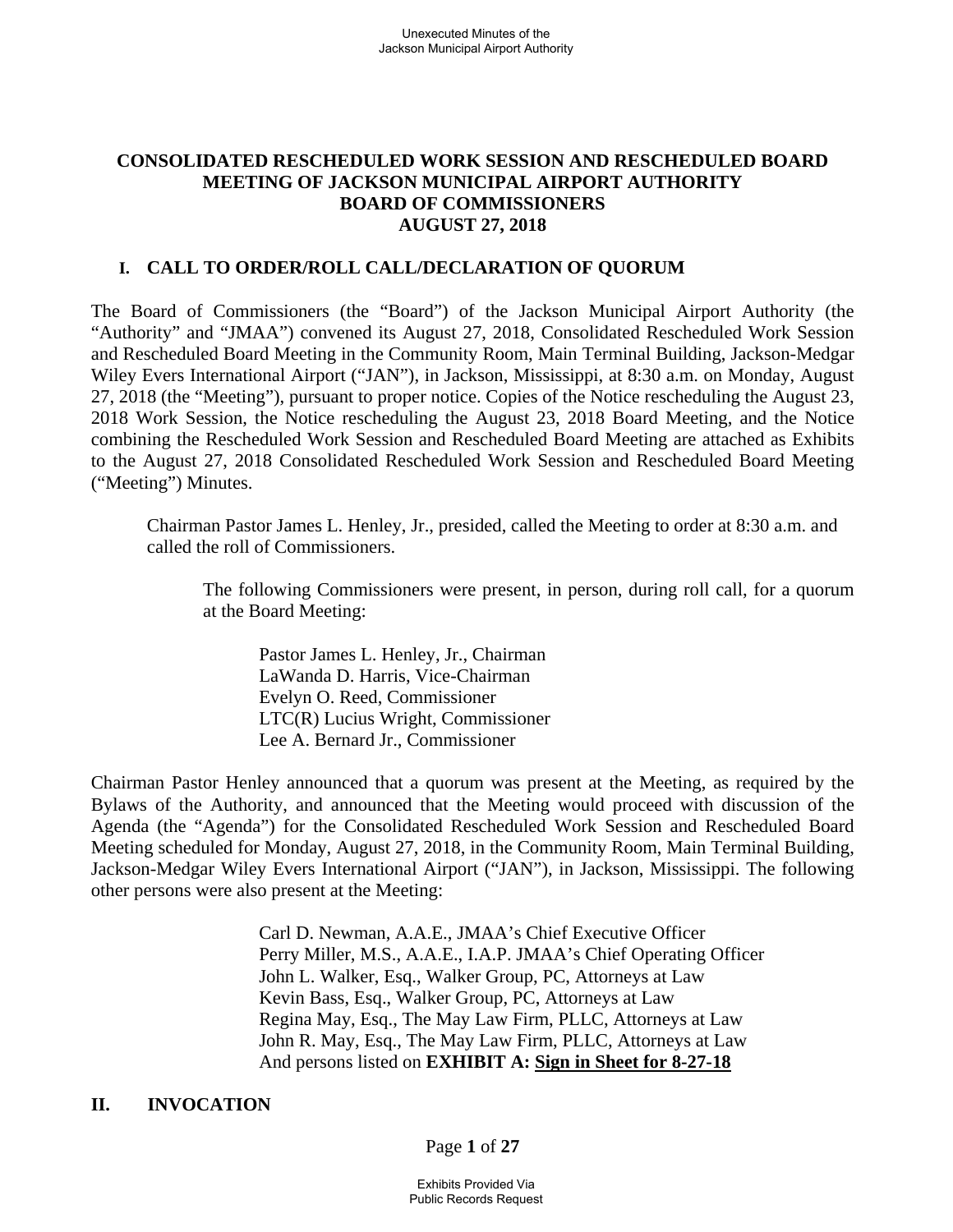Chairman Pastor Henley gave the Invocation.

# **BOARD DISCUSSION AS TO APPLICATION OF MISSISSIPPI CODE ANNOTATED SECTION 21-15-41 TO APPOINTEES IN HOLDOVER STATUS**

Chairman Pastor Henley requested that Attorney John L. Walker, General Counsel, speak to the August 4, 2017 Opinion of the Mississippi Attorney General ("AG") regarding Section 21-15-41 of the Mississippi Code of 1972 (2017 Supp) regarding Commissioner Reed's participation in the August 27, 2018 Combined Rescheduled Work Session and Rescheduled Board Meeting.

 Attorney Walker then read aloud the Attorney General's Opinion. Further, he explained that in accordance with Section 21-15-41 (2017 Supp) as of February 17, 2017, the date on which Commissioner Reed's term expired and the AG's August 4, 2017 Opinion, Commissioner Reed's status as a holdover Commissioner ended on August 16, 2018.

 Next, Vice-Chairman Harris referenced the 2018 amendment to Section 21-15-41 and asked if (i) the amended version of Section 21-15-41 ("2018 Act") went into effect on July 1, 2018; (ii) the 2018 Act supersedes the 2017 version of Section 21-15-41 ("2017 Act") and if the 2018 amendment extended the right Commission Reed could holdover ninety (90) days after July 1, 2018.

 After further discussion of the issue, John May, Esq. in response, discussed the 2017 and 2018 version of Section 21-15-41. Ultimately, Mr. May stated that it was his opinion that based on the 2018 Act, that the expiration of Commissioner Reed's holdover term would be ninety (90) days after July 1, 2018.

Chairman Pastor Henley asked Mr. May if the 2018 Act could also be interpreted to mean that the ninety (90) day holdover status time-period replaces the one hundred and eighty days (180) holdover time-period in the 2017 Act. In that event, Chairman Pastor Henley said that the term of appointees in holdover status would expire in ninety (90) days.

At the end of further discussion, Chairman Pastor Henley stated that clearly there is a conflict because Mr. Walker stated one opinion and Attorney May stated a different opinion.

Chairman Pastor Henley then moved to recess the August 27, 2018 meeting until such time that an AG's Opinion regarding the end of Commissioner Reed's holdover status. This should be done to ensure that the Board of Commissioners is not guilty any malfeasance as to JMAA.

Commissioner LTC(R) Wright seconded the motion. Chairman Pastor Henley and Commissioner LTC(R) Wright voted "Yea" in favor of Motion made by Commissioner Pastor Henley, as stated above. Vice-Chairman Harris, Commissioner Reed, and Commissioner Bernard voted "Nay" against the Motion made by Commissioner Pastor Henley, as stated above. The Motion failed as the vote was 2-3-0, two (2) votes for and three (3) votes against.

> Page **2** of **27** Exhibits Provided Via Public Records Request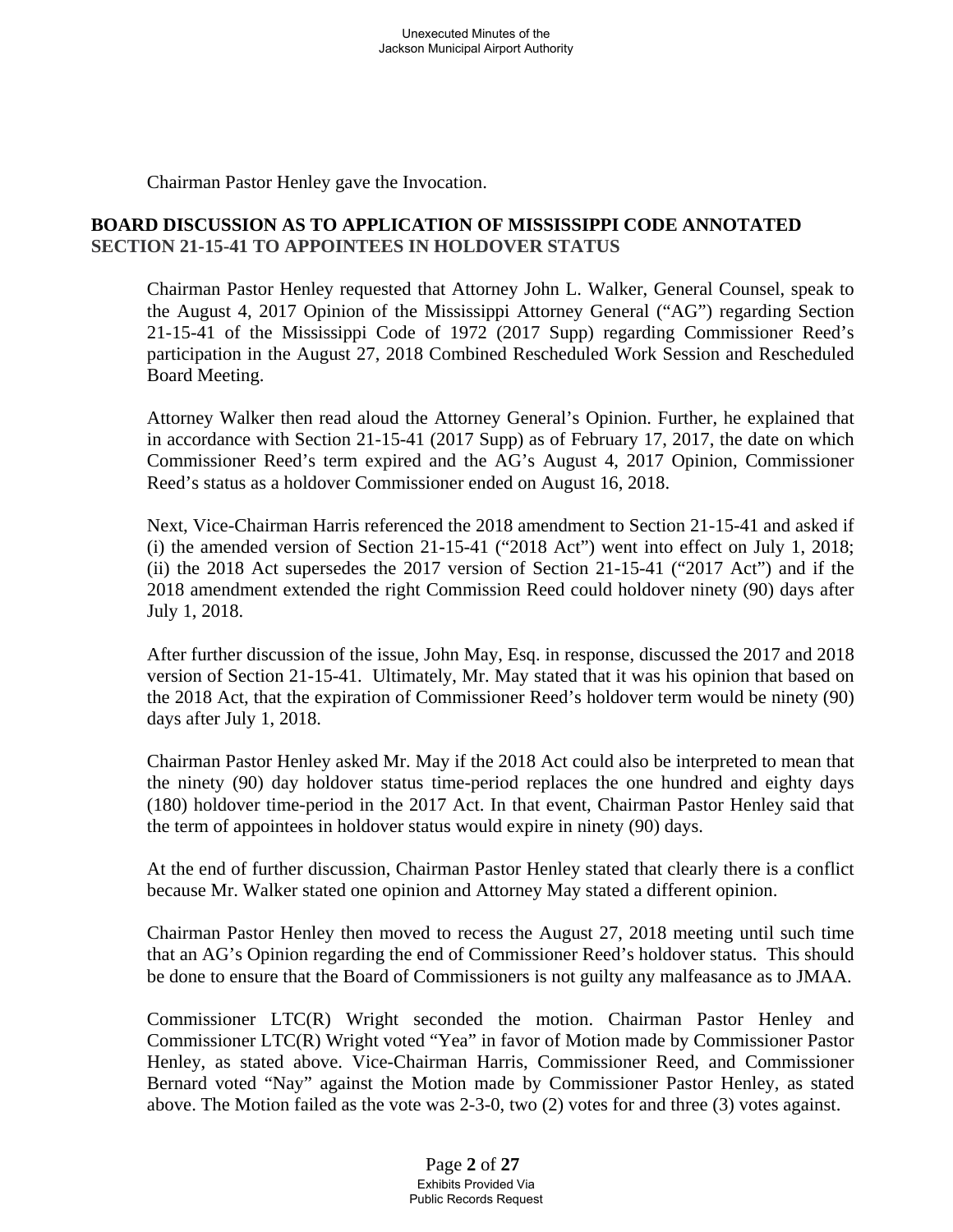Next, Chairman Pastor Henley recused himself from the August 27, 2018, Consolidated Rescheduled Work Session and Rescheduled Board Meeting at 8:51 a.m. He announced that he would sit in the audience.

Following continued discussion of holdover time period and related issues, Commissioner Bernard stated that he would prefer securing an AG Opinion before proceeding.

In response to Commissioner Bernard's inquiry as to obtaining an AG's Opinion, Mr. Walker explained that the response time for obtaining an AG's Opinion is up to the Attorney General's Office. He then explained the process of issuing an opinion.

Chairman LTC(R) Wright then moved to recess the August 27, 2018 meeting until such time that an AG's Opinion is obtained, this will ensure that the Board is going in the right direction as to Commissioner Reed's holdover status. Commissioner Bernard seconded the motion. Commissioner LTC(R) Wright and Commissioner Bernard voted "Yea" in favor of the Motion. Vice-Chairman Harris and Commissioner Reed voted "Nay" against the Motion. The Motion did not pass as the vote was 2-2-0, two (2) votes for and two (2) votes against.

Vice-Chairman Harris announced that the Board is deadlocked. She then added that since the Board is deadlocked and there is a scheduled meeting, the Board should proceed with the meeting.

She then announced that during the Consolidated Rescheduled Work Session and Rescheduled Board Meeting Commissioner Reed is acting as a Commissioner with all the rights and privileges afforded each Commissioner.

## **III. APPROVAL OF BOARD NOTICES**

- A. Notice of the Rescheduling of the August 23, 2018, Regular Monthly Work Session.
- B. Notice of the Rescheduling of the August 27, 2018, Regular Meeting.
- C. Notice of the Consolidated Rescheduled August 23, 2018, Monthly Work Session and August 27, 2018, Rescheduled Monthly Meeting.
- D. Notice Regarding the Board of Commissioners Attending the Airport Minority Advisory Council 2018 Annual Airport Business Diversity Conference.

Vice-Chairman Harris called for a motion to approve the above listed Board Notices.

Before a motion was made, Mr. May approached the podium and requested a recess to speak with Mr. Walker. The Board took a recess at 9:14 a.m.

Page **3** of **27**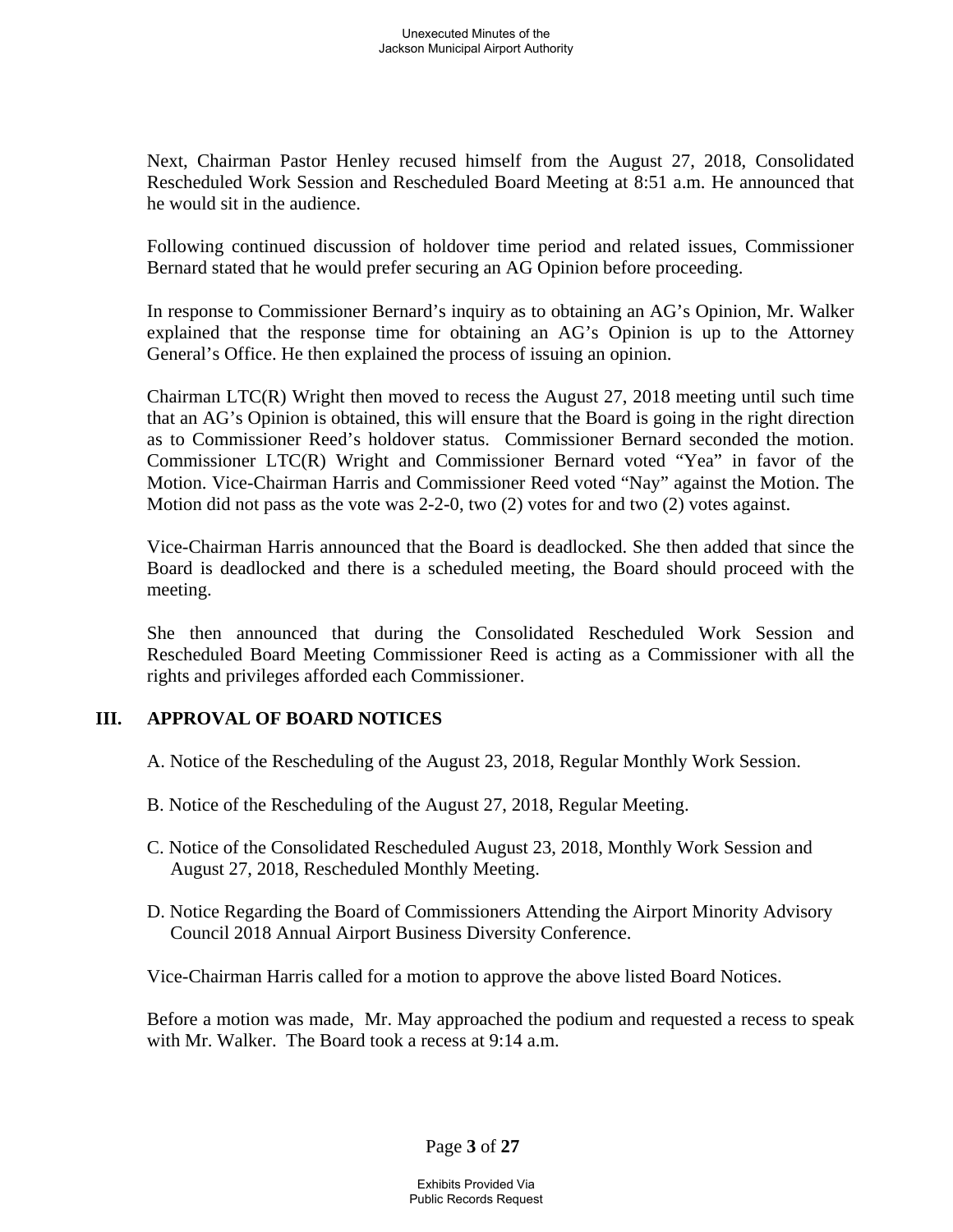The Board Meeting resumed at 9:27 a.m. at which time, Mr. Walker informed the Board that the AG will not issue an opinion after inappropriate actions are taken. Therefore, any actions taken without a supporting AG's Opinion cannot be cured by obtaining an AG Opinion later.

Further discussion ensued, then Vice-Chairman Harris then announced that since some of the Commissioners are uncomfortable about proceeding, she would entertain a motion to recess the meeting to seek an Attorney General's Opinion as to the expiration of Commissioner Reed's holdover period.

## **RESOLUTION CY-2018-112**

## **RESOLUTION RECESSING THE AUGUST 27, 2018 COMBINED RESCHEDULED WORK SESSION AND RESCHEDULED BOARD MEETING OF JACKSON MUNICIPAL AIRPORT AUTHORITY**

Upon motion by Commissioner Bernard, seconded by Commissioner LTC(R) Wright, the following **RESOLUTION** was made and approved by majority vote.

**WHEREAS**, there is an issue regarding the expiration date of Commissioner Reed's holdover period; and

**WHEREAS,** the Commissioners desire to obtain an Attorney General's Opinion as to the applicable expiration date of Commissioner Reed's holdover period

**IT IS, THEREFORE, RESOLVED** that the Board hereby recesses the August 27, 2018 Combined Rescheduled Work Session and Rescheduled Board Meeting; and

**IT IS, THEREFORE, FURTHER RESOLVED** that the Board directs General Counsel to obtain an Attorney General's Opinion as to the applicable expiration date of Commissioner Reed's holdover period.

Yeas: Bernard, Harris, Wright Nays: Reed Abstentions: None

August 27, 2018

The August 27, 2018 Consolidated Rescheduled Work Session and Rescheduled Board Meeting of the Board recessed at 9:36 a.m.

### **September 5, 2018**

The August 27, 2018 Consolidated Rescheduled Work Session and Rescheduled Board Meeting resumed on September 5, 2018 at 8:00 a.m. pursuant to proper notice. A copy of the Notice resuming the August 27, 2018 Consolidated Rescheduled Work Session and Rescheduled Board Meeting is

> Page **4** of **27** Exhibits Provided Via Public Records Request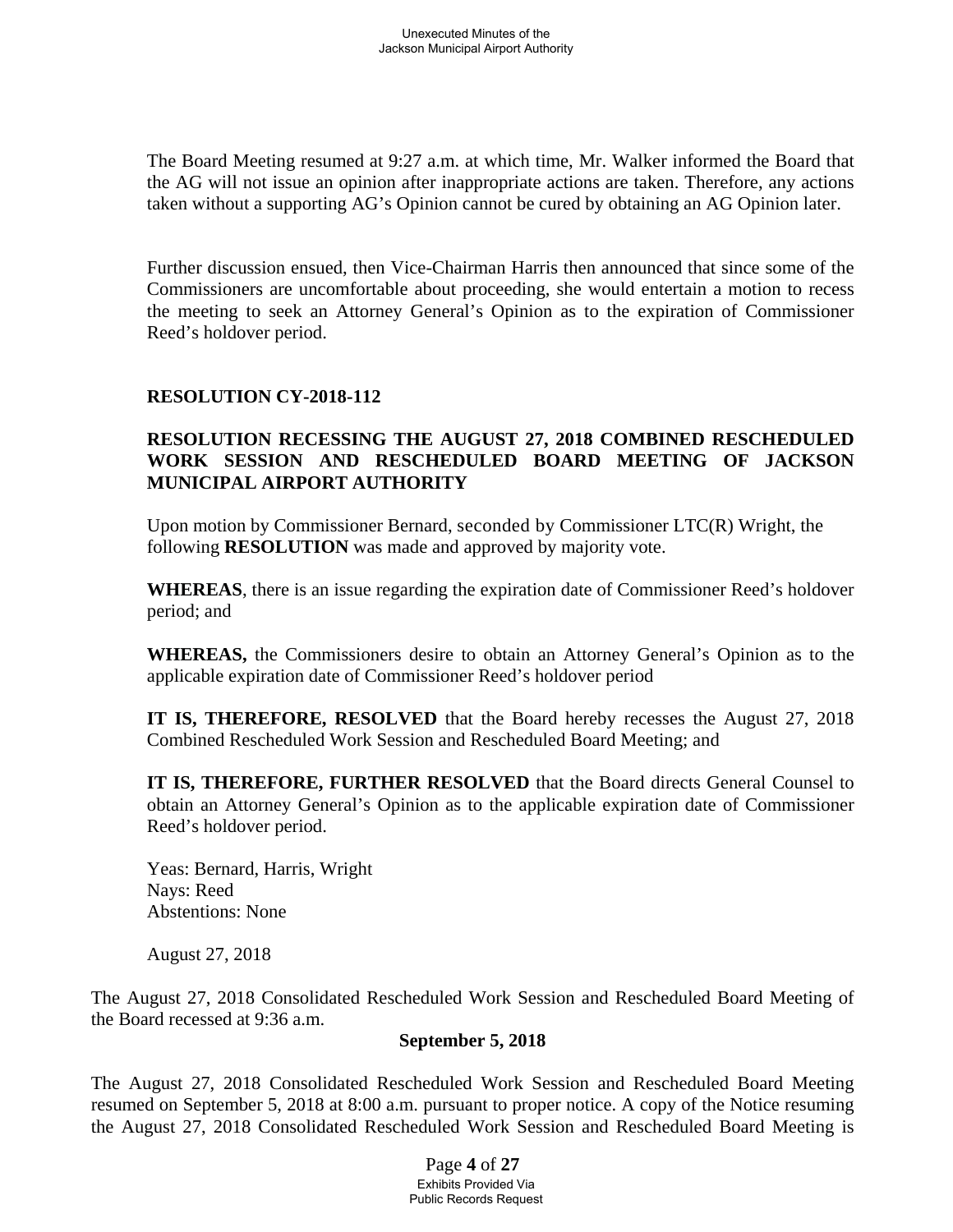attached as an Exhibit to the August 27, 2018 Consolidated Rescheduled Work Session and Rescheduled Board Meeting ("Meeting") Minutes.

 Chairman Pastor James L. Henley, Jr., presided and called the Meeting to order at 8:00 a.m. He announced that because the Attorney General's ("AG") Office has not provided an opinion concerning Commissioner Reed's holdover status, the meeting would be conducted similar to an Executive Session, to ensure the Board is protected. He clarified and explained that the votes of each Commissioner would be provided by separate voice vote on the record. Therefore, if there is ever a challenge as to any of the Board decisions, the vote of each Commissioner can be determined. Also, the Board will be able to verify if a motion passes even if any vote by Commissioner Reed is deemed invalid in the future. Chairman Pastor Henley then asked if proceeding in the described manner was amenable to all the Commissioners.

 Vice-Chairman Harris requested that the record reflect her opinion as to the issue of Commissioner Reed's holdover status which is that the Board has an Attorney General's Opinion on this issue from 2017.

 Chairman Pastor Henley expressed his disagreement with Vice-Chairman Harris' statement and announced that the Board could proceed with the docket in the manner explained if it is amenable to the Commissioners.

 Attorney John L. Walker, then informed the Board that he distributed to each Commissioner a copy of the request for an AG Opinion that was forwarded to the AG's Office on Monday, August 27, 2018, by fax, email, and first class mail. He further informed the Board that he called Ricky Luke, Esq., head of the Opinion Section in the AG's Office. Mr. Walker informed him that JMAA is requesting an expedited opinion. Next, Attorney Walker informed the Board that JMAA has not received an AG's Opinion on this matter. However, he spoke to Mr. Luke during the afternoon of September 4, 2018, and Mr. Luke informed him that basically there was not enough time to get the opinion issued before September 5, 2018. Mr. Walker explained that the AG's office sends the draft opinions to a committee for review prior to it being issued. Mr. Luke informed Mr. Walker that possibly an opinion would be issued by September 7, 2018.

Chairman Pastor Henley stated that the solution advanced by him as to voice votes be taken and recorded protects all the Commissioners and JMAA.

### **I. CALL TO ORDER/ROLL CALL/DECLARATION OF QUORUM FOR THE RESUMED MEETING**

Chairman Pastor Henley then called the roll of Commissioners.

 The following Commissioners were present, in person, during roll call, for a quorum at the Board Meeting:

 Pastor James L. Henley, Jr., Chairman LaWanda D. Harris, Vice-Chairman

Page **5** of **27**

Exhibits Provided Via Public Records Request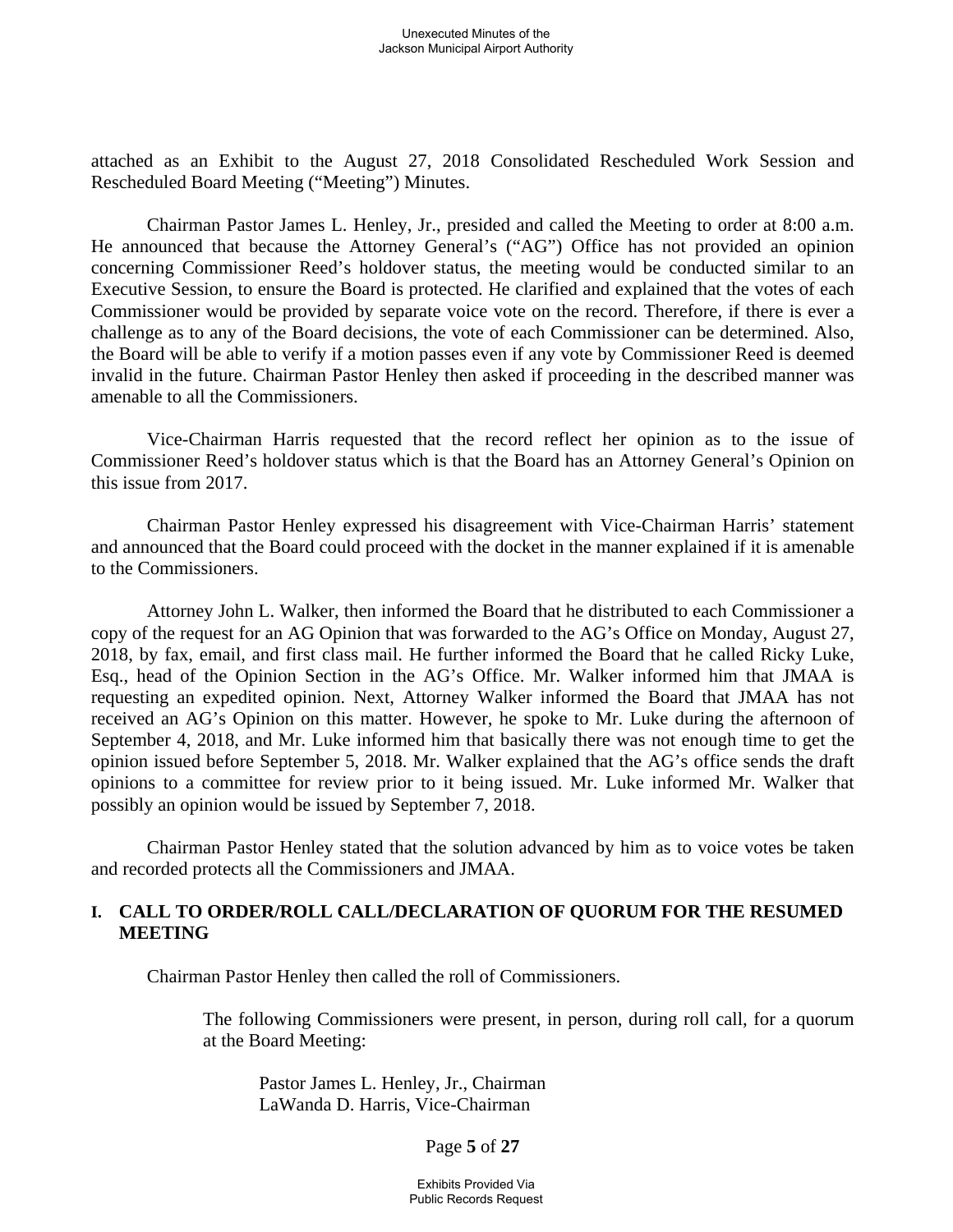Evelyn O. Reed, Commissioner LTC(R) Lucius Wright, Commissioner Lee A. Bernard Jr., Commissioner

Chairman Pastor Henley announced that a quorum was present at the Meeting, as required by the Bylaws of the Authority, and announced that the Meeting would proceed with discussion of the Agenda (the "Agenda") for the August 27, 2018 Consolidated Rescheduled Work Session and Rescheduled Regular Board Meeting scheduled for Monday, August 27, 2018, in the Community Room, Main Terminal Building, Jackson-Medgar Wiley Evers International Airport ("JAN"), in Jackson, Mississippi. The following other persons were also present at the Meeting:

> Carl D. Newman, A.A.E., JMAA's Chief Executive Officer Perry Miller, M.S., A.A.E., I.A.P. JMAA's Chief Operating Officer John L. Walker, Esq., Walker Group, PC, Attorneys at Law Kevin Bass, Esq., Walker Group, PC, Attorneys at Law Regina May, Esq., The May Law Firm, PLLC, Attorneys at Law And persons listed on **EXHIBIT A: Sign in Sheet for 9-5-18**

### **II. INVOCATION**

Chairman Pastor Henley gave the Invocation.

## **III. APPROVAL OF BOARD NOTICES**

A. Notice of the Rescheduling of the August 23, 2018 Regular Monthly Work Session.

- B. Notice of the Rescheduling of the August 27, 2018 Regular Meeting.
- C. Notice of the Combined Rescheduled August Monthly Work Session and August Rescheduled Monthly Board Meeting.
- D. Notice Regarding the Board of Commissioners Attending the Airport Minority Advisory Council 2018 Annual Airport Business Diversity Conference.
- E. Notice of the Resumption of the Recessed August 27, 2018 Combined Rescheduled Monthly Work Session and Rescheduled Monthly Board Meeting.

## **RESOLUTION CY-2018-113**

**APPROVAL OF THE NOTICE AS TO: (I) RESCHEDULING THE AUGUST 23, 2018 REGULAR MONTHLY WORK SESSION; (II) RESCHEDULING THE AUGUST 27, 2018 REGULAR BOARD MEETING; (III) COMBINING OF THE RESCHEDULED AUGUST 2018 MONTHLY WORK SESSION AND RESCHEDULED AUGUST 2018 BOARD MEETING; (IV) THE BOARD OF COMMISSIONER'S ATTENDANCE AT THE AIRPORT MINORITY ADVISORY COUNCIL 2018 ANNUAL AIRPORT BUSINESS DIVERSITY CONFERENCE; AND (V) THE RESUMPTION OF THE RECESSED AUGUST 27, 2018 CONSOLIDATED RESCHEDULED MONTHLY** 

> Page **6** of **27** Exhibits Provided Via Public Records Request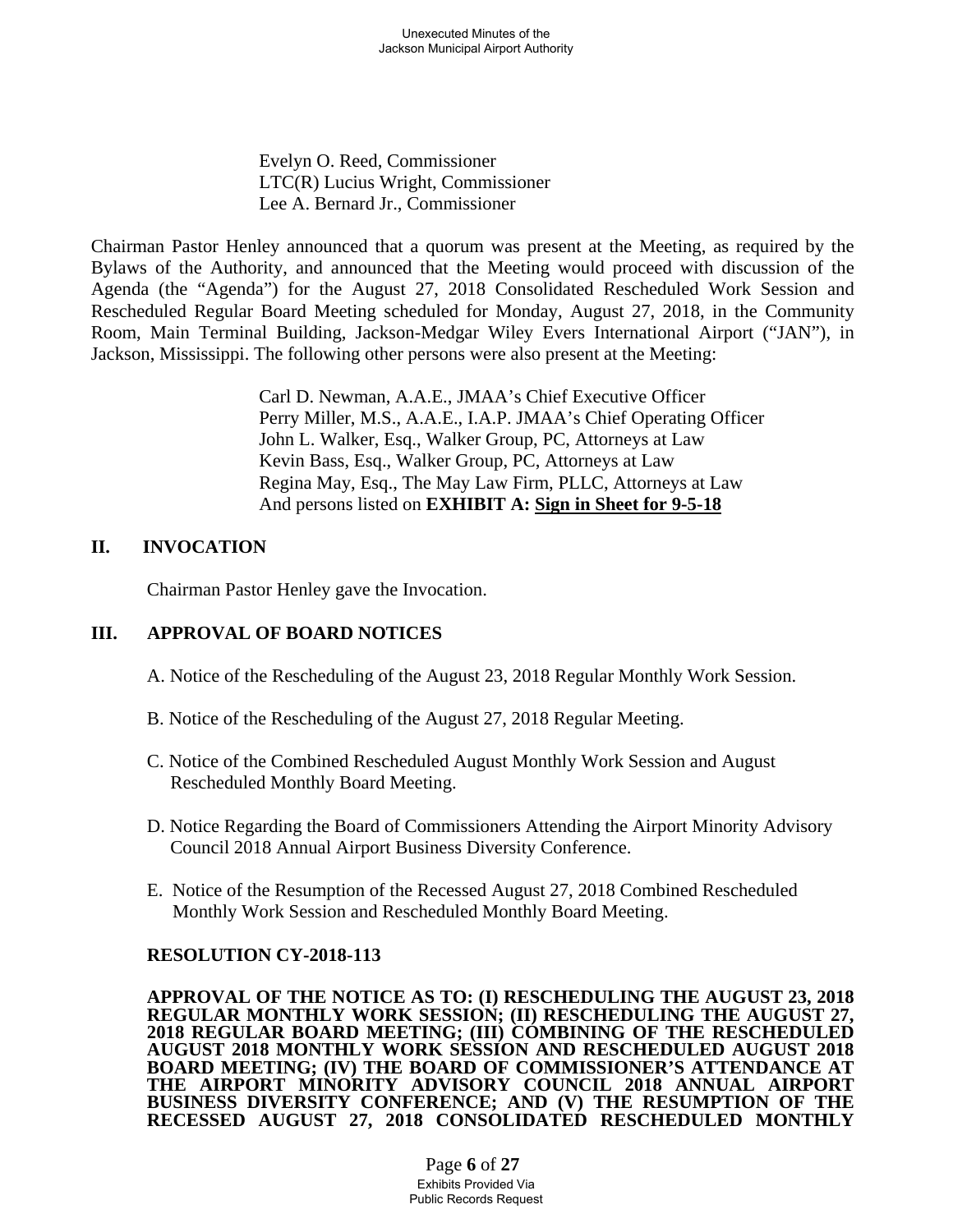### **WORK SESSION AND RESCHEDULED MONTHLY BOARD MEETING**

After discussion and review, and upon the motion made by Vice-Chairman Harris, seconded by Commissioner Bernard, and approved by unanimous vote, the following resolution was made and entered.

**RESOLVED**, that the Board hereby approves the following: (i) Notice of the Rescheduling of the August 23, 2018, Regular Monthly Work Session; (ii) Notice of the Rescheduling of the August 27, 2018, Regular Meeting; (iii) Notice of the Consolidated Rescheduled August 2018 Monthly Work Session and Rescheduled August 2018 Board Meeting; (iv) Notice Regarding the Board of Commissioners Attending the Airport Minority Advisory Council 2018 Annual Airport Diversity Conference; and (v) Notice of the Resumption of the Recessed August 27, 2018 Consolidated Rescheduled Monthly Work Session and Rescheduled Monthly Board Meeting

Each Commissioner stated aloud their individual vote as to the Resolution herein. The Commissioners voted as follows:

Yeas: Bernard, Harris, Henley, Reed, Wright Nays: None Abstentions: None

September 5, 2018

## **IV. APPROVAL AND EXECUTION OF MINUTES**

- A. Regular Work Session of Board of Commissioners, July 19, 2018.
- B. Regular Meeting of Board of Commissioners, July 23, 2018.

## **RESOLUTION CY-2018-114**

## **APPROVAL OF THE JULY 19, 2018 REGULAR WORK SESSION AND THE JULY 23, 2018 REGULAR BOARD MEETING MINUTES**

After discussion and review and upon the motion made by Vice-Chairman Harris, seconded by Commissioner LTC(R) Wright, the Minutes of the Regular Work Session, July 19, 2018, and the Regular Board Meeting of the Commissioners, July 23, 2018, were approved by unanimous vote of the Commissioners present, and the following resolution was made and entered.

**RESOLVED**, that the Board hereby approves the Minutes of the Regular Work Session, July 19, 2018, and the Regular Board Meeting of the Commissioners, July 23, 2018, as presented, and directs that said Minutes be filed in the appropriate Minute Book and Records of the Authority.

Page **7** of **27**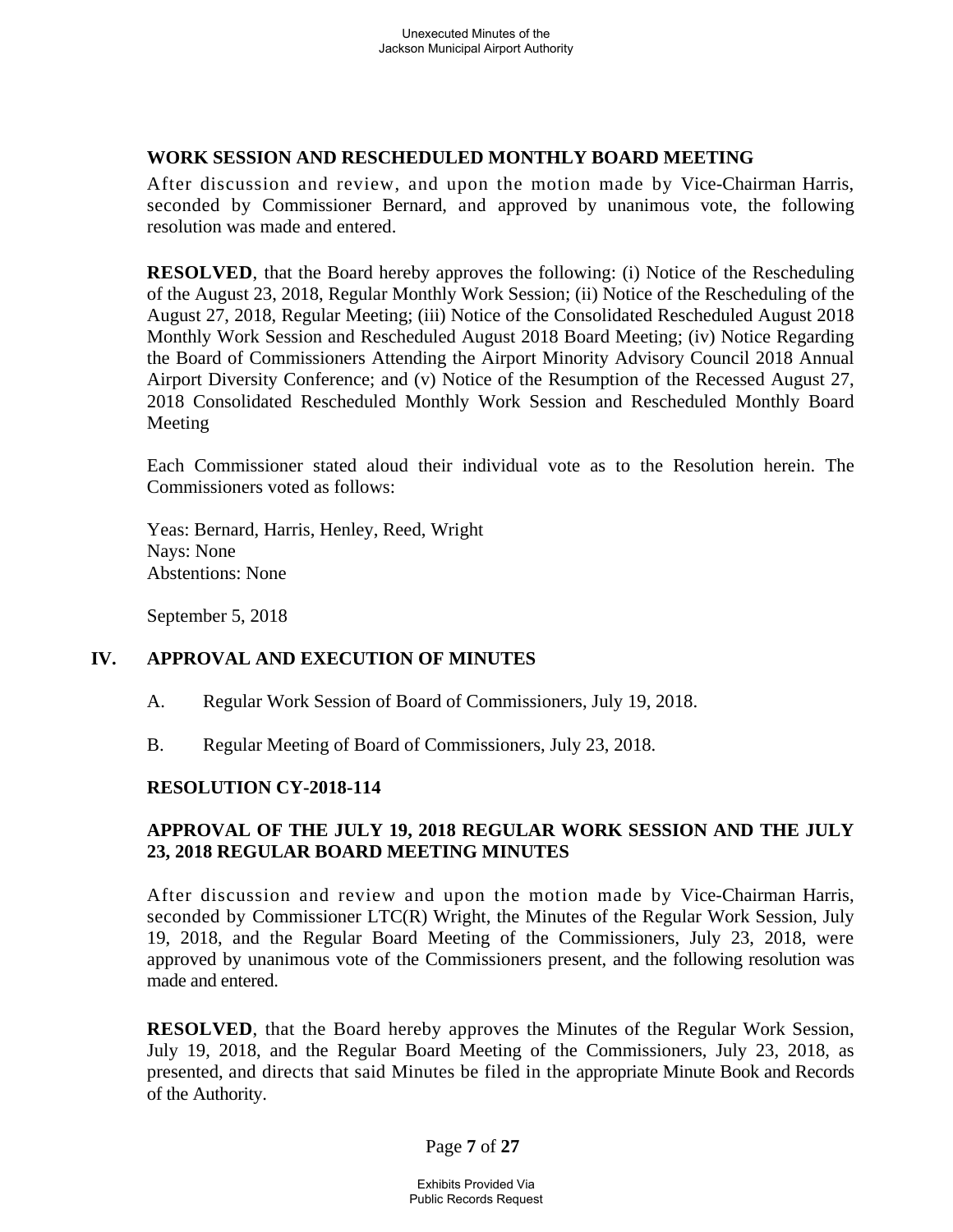Each Commissioner stated aloud their individual vote as to the Resolution herein. The Commissioners voted as follows:

Yeas: Bernard, Harris, Henley, Reed, Wright Nays: None Abstentions: None

September 5, 2018

# **V. PUBLIC COMMENTS**

None.

## **VI. REPORTS**

 $\overline{a}$ 

## **A. Report from the Chairman**

Chairman Pastor Henley announced that he would delay the Chairman's report.

### **B. Chief Executive Officer**

 **1. Airport Project Manager Summary, Period Ending July 31, 2018...….………..…………………………………..…...……Page 11**

Mr. Carl D. Newman, CEO, directed the Board's attention to the Airport Project Manager Summary ("APMS"), found at pages 1-17 in the 2018 Board Meeting Packet and distributed to the Board before the August 27, 2018 Consolidated Rescheduled Work Session and Rescheduled Board Meeting. The Board reviewed the Report, and the following discussion occurred:

In response to Chairman Pastor Henley's request for an overview as to the Hawkins Field Pavement of Runway 16/34 project, Mr. Newman informed the Board that this project is resurfacing of the main runway at Hawkins Field. Mr. Newman informed the Board that Staff just completed the reservicing of runway 1129 which was necessary to move forward with this Project. He added that JMAA recently accepted a grant from the FAA to complete the design as to this runway project and currently Staff is in the design phase. Lastly, he informed the Board that next year JMAA will proceed with the work to resurface the runway.

Regarding Chairman Pastor Henley's next inquiry for a status update on the JMAA Restroom Improvement Project, Mr. Newman informed the Board that the project recently got started. He added that temporary restrooms are installed in some areas, and the project is moving forward. He added that the project started on the west side of the Airport.

 $1$  The page numbers herein are the page numbers contained in the Meeting Packet which is attached as an Exhibit to the August 27, 2018 Consolidated Rescheduled Work Session and Rescheduled Board Meeting ("Meeting") Minutes.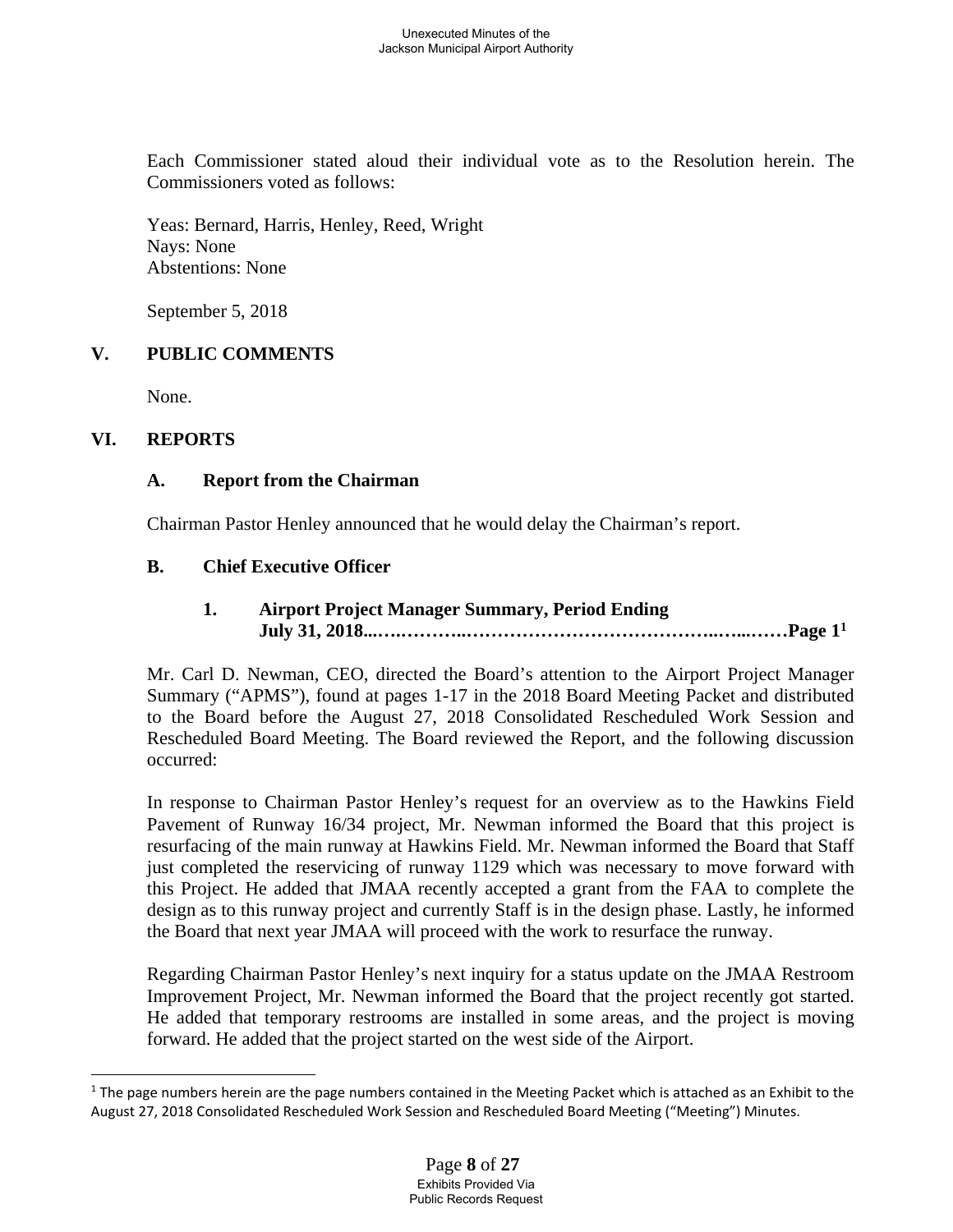Next, Commission LTC(R) Wright asked about the operation of UBER and LYFT at Jackson-Medgar Wiley Evers International Airport. In response, Mr. Newman said that JMAA receives Three Dollars (\$3.00) from UBER and LYFT for each trip. He added that currently UBER and LYFT provide the largest amount of funds to JMAA as to ground transportation.

Continuing, Mr. Newman state that there is a designated area at Jackson-Medgar Wiley Evers International Airport for pick-ups by UBER and LYFT and that the area is ADA accessible.

# **2. Airport Activity Statistics Report, Period Ending July 31, 2018....………………………………………..………….........Page 18**

Mr. Newman directed the Board's attention to the Airport Activity Statistics Report, which was distributed to the Board before the August 27, 2018 Consolidated Rescheduled Work Session and Rescheduled Board Meeting, found at pages 18-30 in the August 27, 2018, Consolidated Rescheduled Work Session and Rescheduled Board Meeting Packet. The Board reviewed the Report and had no questions.

# **3. Visit by Mississippi United States Senator Cindy Hyde-Smith's Office**

Mr. Newman stated that on August 13, 2018, Ms. Evann Berry from Senator Hyde-Smith's office visited with JMAA. He added that JMAA's Staff gave her a tour of both the Jackson-Medgar Wiley Evers International Airport and Hawkins Field airports. Overall he spent about 2 1/2 to 3 hours with her. Mr. Newman expressed that he thought the visit was helpful and will enable Senator Smith to help push JMAA's agenda in Washington, D.C.

Next, Mr. Newman informed the Board that recently he and others attended a Jackson City Council Meeting to present the 2019 Budget for JMAA. He and others in attendance were very well received by the Council Members.

## **4. Statistics of JMAA's Payment to Minority Businesses and City of Jackson, MS Based Businesses During July 2018**

Mr. Newman recognized Mr. Yul McNair, Business Development Director, to discuss the statistics as to payments by JMAA to minority businesses and City of Jackson, MS-based businesses during July 2018.

Mr. McNair informed the Board of the following payment statistics of JMAA during July 2018, as to minority businesses and City of Jackson, MS-based businesses:

- Percentage of Direct and Indirect Payments to MWBE or DBE Firms: 40% of the Total Amount of Eligible Payments;
- Percentage of Payments to City of Jackson, MS-based firms: 20%.

Page **9** of **27**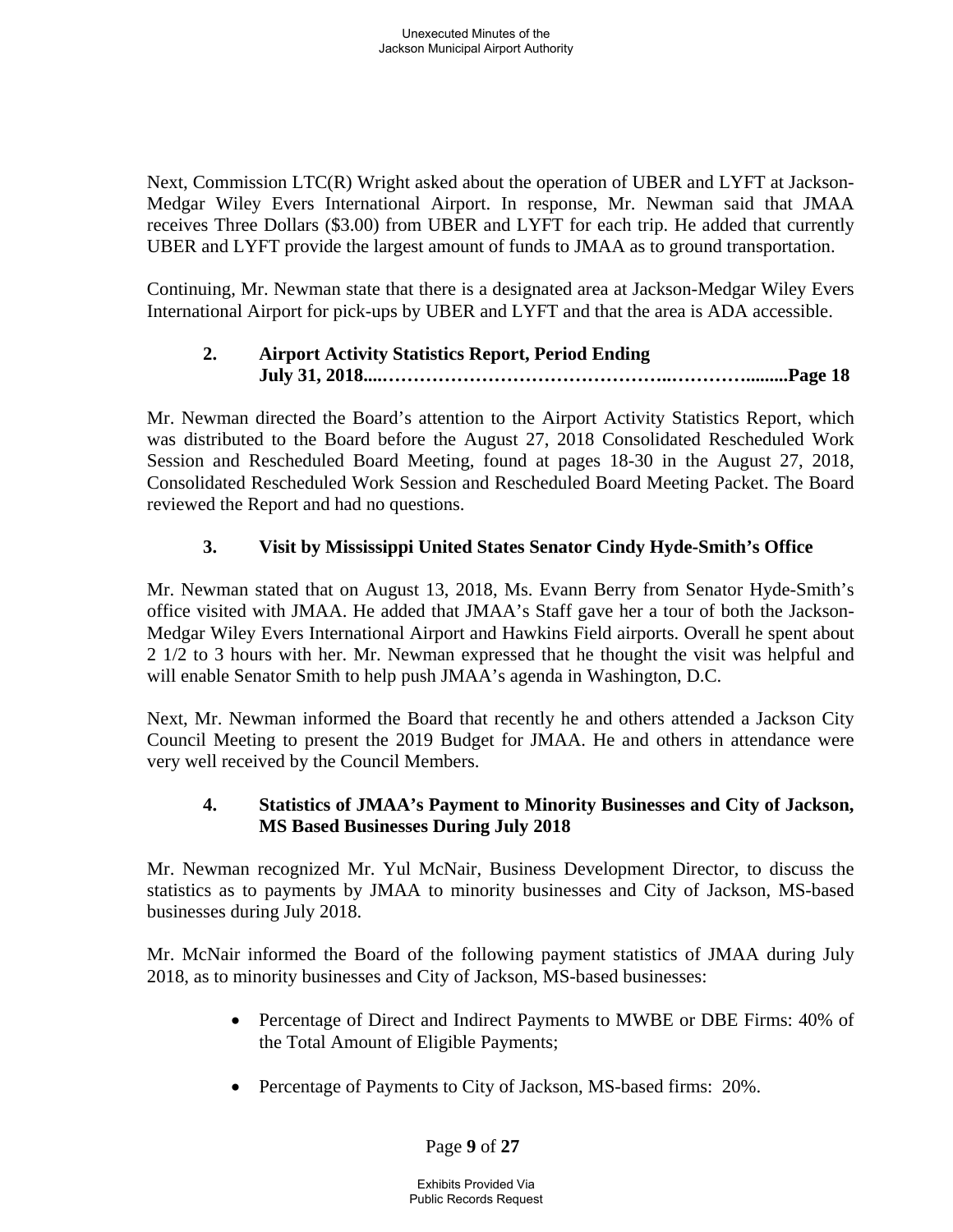## **5. Ms. Renee Antoine: Presentation Regarding Restroom Improvement Art Project**

Mr. Newman recognized Ms. Renee Antoine, Director of Human Resources and Administration, to present a report on the Restroom Improvement Art Project.

Ms. Antoine shared with the Board, the artists who created the artwork selected for display in the bathrooms at Jackson-Medgar Wiley Evers International Airport. She added that eleven (11) artists responded to the call for artwork and four (4) were selected. The artists selected are Azha Sanders, Don Jacobs, Wade Acuff, and Adrienne Dominick. Ms. Antoine identified the Panel Members who selected the artwork presented in the JMAA PowerPoint Presentation at pages 3-7. The JMAA PowerPoint Presentation is attached as an exhibit to the August 27, 2018 Consolidated Rescheduled Work Session and Rescheduled Board Meeting Minutes.

In response to Commissioner Reed's inquiry, Ms. Antoine informed the Board that information describing the artwork currently is not displayed along with the artwork because this was not included in the project plans.

Vice-Chairman Harris added that it is a good idea to have information about the person depicted, etc. in the artwork.

## **6. Ms. Robin Byrd: Update as to the Real Estate Professional RFP**

Mr. Newman recognized Ms. Robin Byrd, Procurement Manager, to provide an update on the proposal published as to the Real Estate Professional.

Ms. Byrd informed the Board that one (1) proposal was submitted in response to the advertisement. The proposal was submitted by E. David Cox Broker, located in Madison, MS ("EDC"). She added that the proposal was non-responsive due to the entity's failure to submit along with its proposal an affirmation or statement of terminations, judgments, bankruptcies, etc., which is required. She also explained that because of EDC's approach, Staff determined that EDC would not be able to market nationally. She explained that the Staff will re-advertise for the Real Estate services as JMAA received some inquiries concerning the project after the RFP deadline passed.

## **C. Attorney**

## **1. In-House Counsel Requirement.**

Attorney Walker stated that prior to the August 27, 2018, Meeting he distributed to the Commissioners a Memorandum regarding the legal requirements as to the proposed in-house counsel at JMAA. He explained that funds for the in-house attorney has been included in the budget, but he was not aware of how in-house counsel would be selected, who would select the in-house counsel, and what duties an in-house counsel would perform. Therefore, he explained, that he thought that it was important for the Commissioners to know the legal background regarding any in-house counsel

> Page **10** of **27** Exhibits Provided Via Public Records Request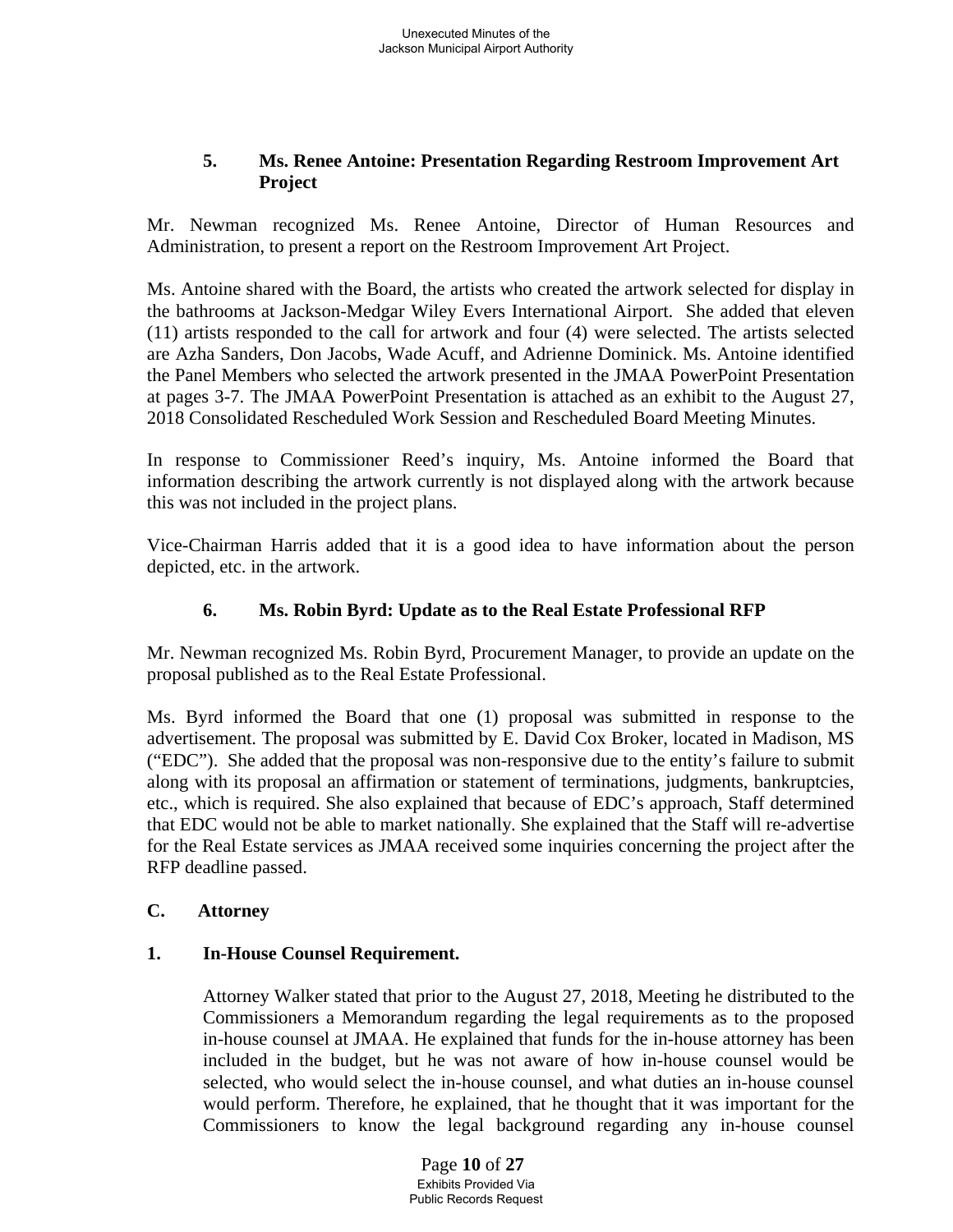employed by JMAA. He explained that the person employed, who will be paid with JMAA funds, will represent JMAA instead of any Staff Person or CEO in accordance with Rule 1.13(a) of the Mississippi Rules of Professional Conduct. Continuing, he stated that employing such a person that is a function that the Board is required to perform because said persons would be representing JMAA. He stated that just for information all attorneys employed to represent JMAA since 2013 have been employed pursuant to the Board employing them in open meeting and pursuant to Resolutions passed by the Board.

2. Next, Attorney Walker announced that there are two (2) other matters that he recommends the Board take up during an Executive Session. Therefore, he recommended the Board enter Closed Session to consider those matters at an appropriate time.

In response to Commissioner LTC(R) Wright's inquiry as to the identity of management-level employees, Mr. Newman explained that although he is not sure of the nature of the question he would say that the management level employees are employees who he personally selects to employ, as well as the employee that are directly underneath those employees. In that regard, Mr. Newman said that JMAA's Chief of Police is a management level employee.

Commissioner LTC(R) Wright asked if the Sergeants hired by the JMAA Police Chief would be represented by the in-house counsel.

In response, Attorney Walker stated that he does not know the answer because the duties and functions of the proposed in-house counsel have not been identified. Attorney Walker added that he would submit that the Board must decide the duties of the in-house counsel. This is because the Attorney General's Opinion that he provided to the Board states that the Board is legally required to employ in-house counsel at a properly noticed an open meeting and fix the duties and compensation of such in-house counsel.

The Board held further discussion as to the in-house counsel wherein Attorney Walker explained that pursuant to the AG's Opinion the Board in an Open Meeting is supposed to select the person and fix the duties and compensations of that person. Further, he explained that anyone who is paid with JMAA funds represents JMAA, pursuant the Rules of Professional Conduct Rule 1.13(a) and not any particular JMAA Staff Person.

Vice-Chairman Harris stated that it was her understanding that the in-house counsel would be separate and distinct from the current legal counsel. She added that before the next Board Meeting, she wants to employ an attorney with no current connections to JMAA and national legal experience to give objective advice as to JMAA employing an in-house attorney. Further, she wants this attorney to assist the Board regarding employing an in-house attorney, so the Board will not violate any laws.

In response to Chairman Pastor Henley's inquiry, Vice-Chairman Harris made the following motion, and the Board resolved the following Resolution

Page **11** of **27**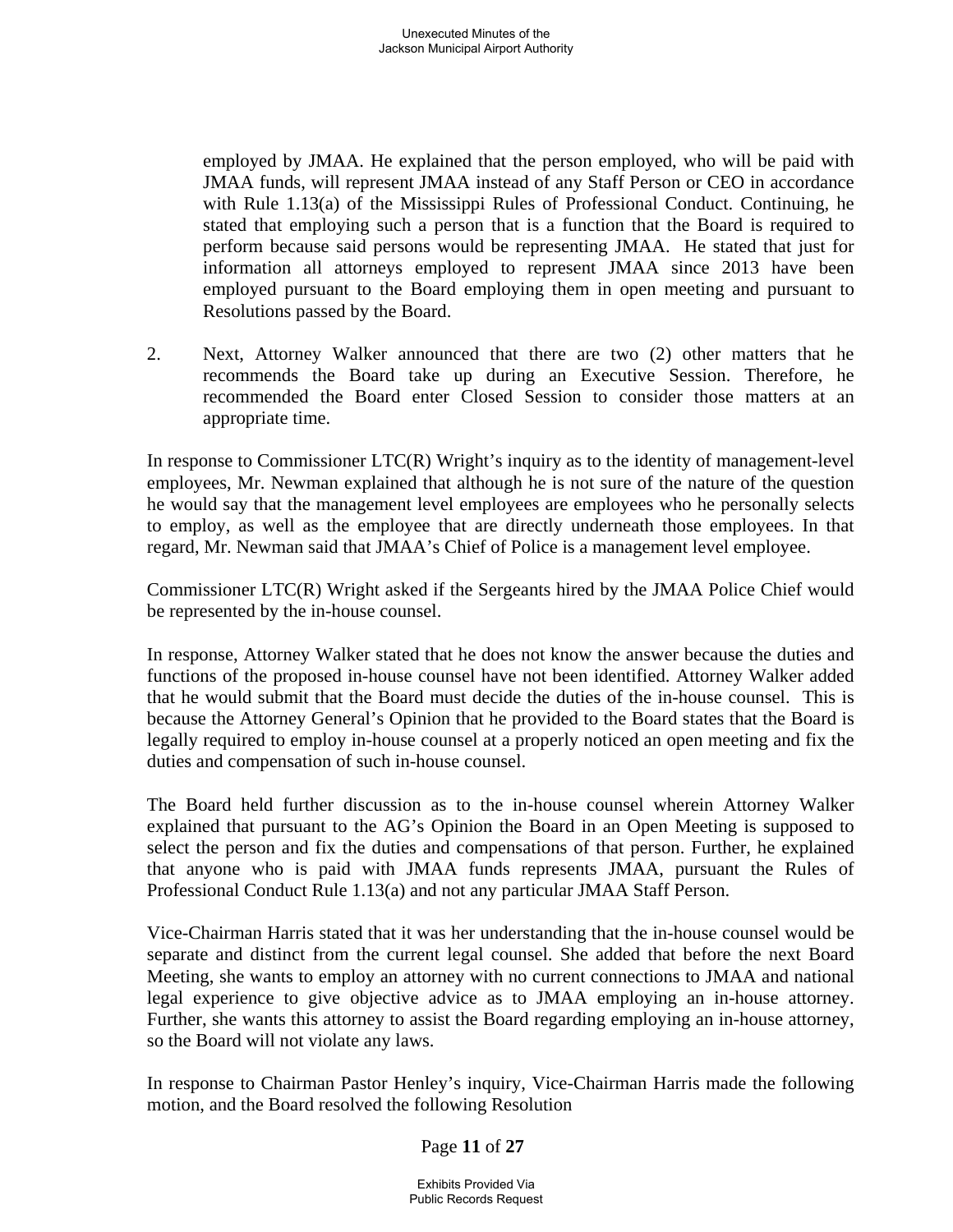## **RESOLUTION CY-2018-115**

# **RESOLUTION THAT THE JMAA BOARD OF COMMISSIONERS WILL EMPLOY AN OUTSIDE COUNSEL AS TO JMAA EMPLOYING AN IN-HOUSE ATTORNEY**

Upon motion by Vice-Chairman Harris, seconded by Chairman Pastor Henley, the following **RESOLUTION** was made and approved by majority vote 4-1-0.

**WHEREAS**, the Board has considered employing an outside Counsel to provide legal advice to the Board as to the employment of an In-House Attorney for JMAA and pay to the outside Counsel a prevailing national fee based on American Bar Association rates and standards; and

**WHEREAS**, the Board of Commissioners designates Vice-Chairman Harris to identify and initiate contact with a potential outside Counsel to provide the identified legal advice.

**IT IS, THEREFORE, RESOLVED** that the Board will employ outside Attorney to provide legal advice to the Board as to the employment of an In-House Attorney for JMAA and pay the outside Counsel a prevailing national fee based on American Bar Association rates and standards; and

**IT IS, THEREFORE, FURTHER RESOLVED** that the Board of Commissioners designates Vice-Chairman Harris to identify and initiate contact with a potential outside Counsel to provide the identified legal advice.

Each Commissioner stated aloud their individual vote as to the Resolution herein. The Commissioners voted as follows:

Yeas: Bernard, Harris, Henley, Reed, Nays: Wright Abstentions: None

September 5, 2018

## **VII. ACTION ITEMS**

### **A. Financial Matters**

*1.* **Financial Reports for July 2018:**

*(c) Claims Docket for July 2018: Approve……………………………...…Page 36*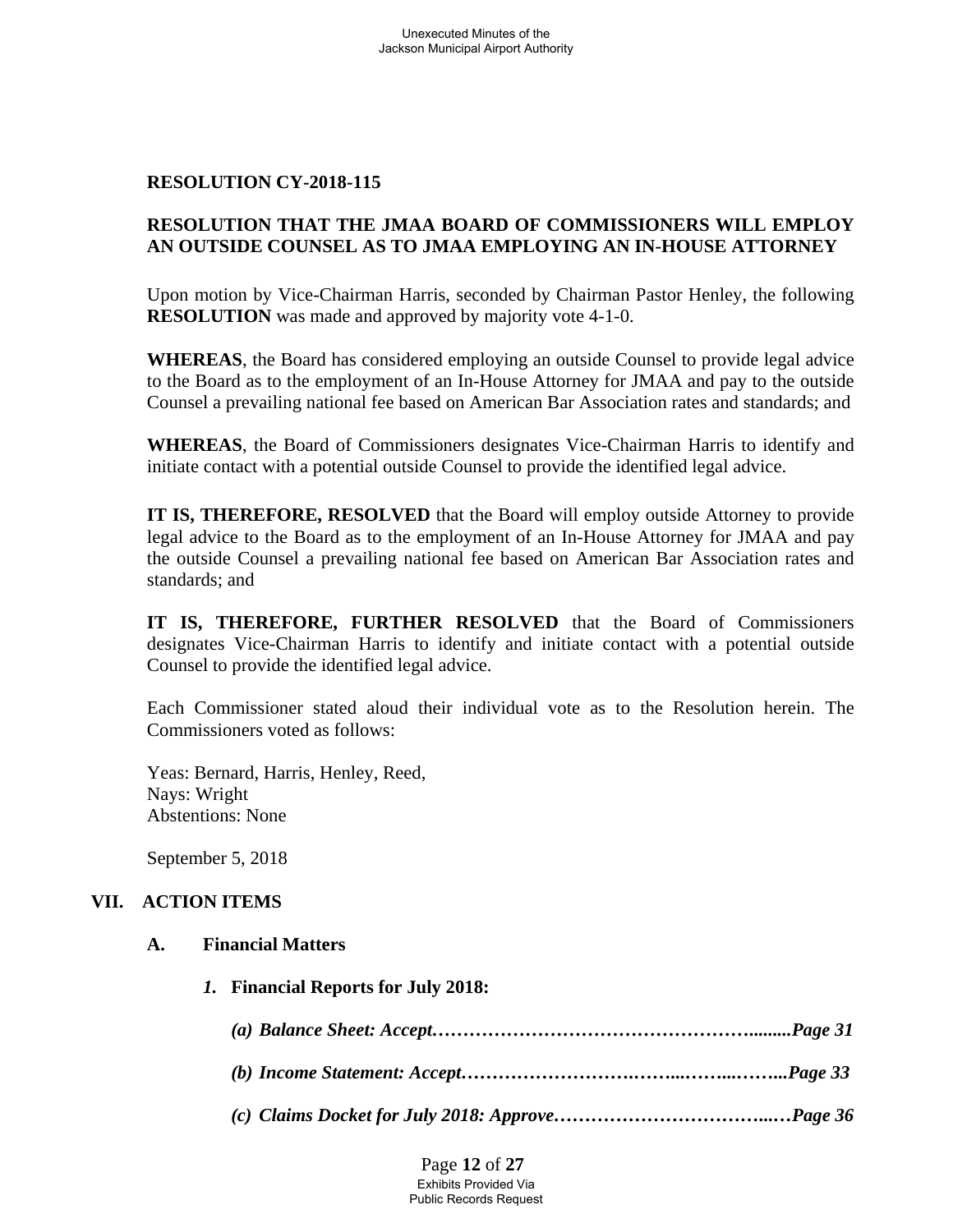Chairman Pastor Henley directed the Board's attention to the Claims Docket for July 2018 to be considered prior to the Balance Sheet and Income Statement.

### **RESOLUTION CY-2018-116**

## **RESOLUTION APPROVING THE CLAIMS DOCKET FOR THE MONTH AND PERIOD ENDING JULY 31, 2018**

Upon motion by Vice-Chairman Harris, seconded by Commissioner Reed, also seconded by Chairman Pastor Henley, the following **RESOLUTION** was made and by a majority vote 4- 1-0.

**WHEREAS**, the Board of Commissioners (the "Board") of the Jackson Municipal Airport Authority (the "Authority") reviewed and considered the Authority's Claims Docket ("Claims") for the month and period ending July 31, 2018, which is included in the Packet, at pages 36-39, and was distributed to the Board prior to the August 27, 2018 Consolidated Rescheduled Work Session and Rescheduled Regular Board Meeting scheduled for August 27, 2018.

**IT IS, THEREFORE, RESOLVED** that the Board hereby authorizes payment of the Claims in the amount of \$647,135.79.

Each Commissioner stated aloud their individual vote as to the Resolution herein. The Commissioners voted as follows:

Yeas: Bernard, Harris, Reed, Wright Nays: Henley Abstentions: None

September 5, 2018

Next, Chairman Pastor Henley directed the Board's attention to the Balance Sheet and Income Statement for July 2018. Mr. Newman recognized Ms. Kathy Hughes, Accounting and Finance Manager and asked her to address the Board.

Ms. Hughes provided highlights of the major components of the Balance Sheet and Income Statement for July 2018, which appear at pages 31-35 in the Packet. Ms. Hughes further presented from the JMAA PowerPoint Presentation at pages 8-12. The JMAA PowerPoint Presentation is attached as an exhibit to the August 27, 2018 Consolidated Rescheduled Work Session and Rescheduled Board Meeting Minutes.

## **RESOLUTION CY-2018-117**

## **RESOLUTION ACCEPTING/APPROVING THE JULY 2018 FINANCIAL**

Page **13** of **27**

Exhibits Provided Via Public Records Request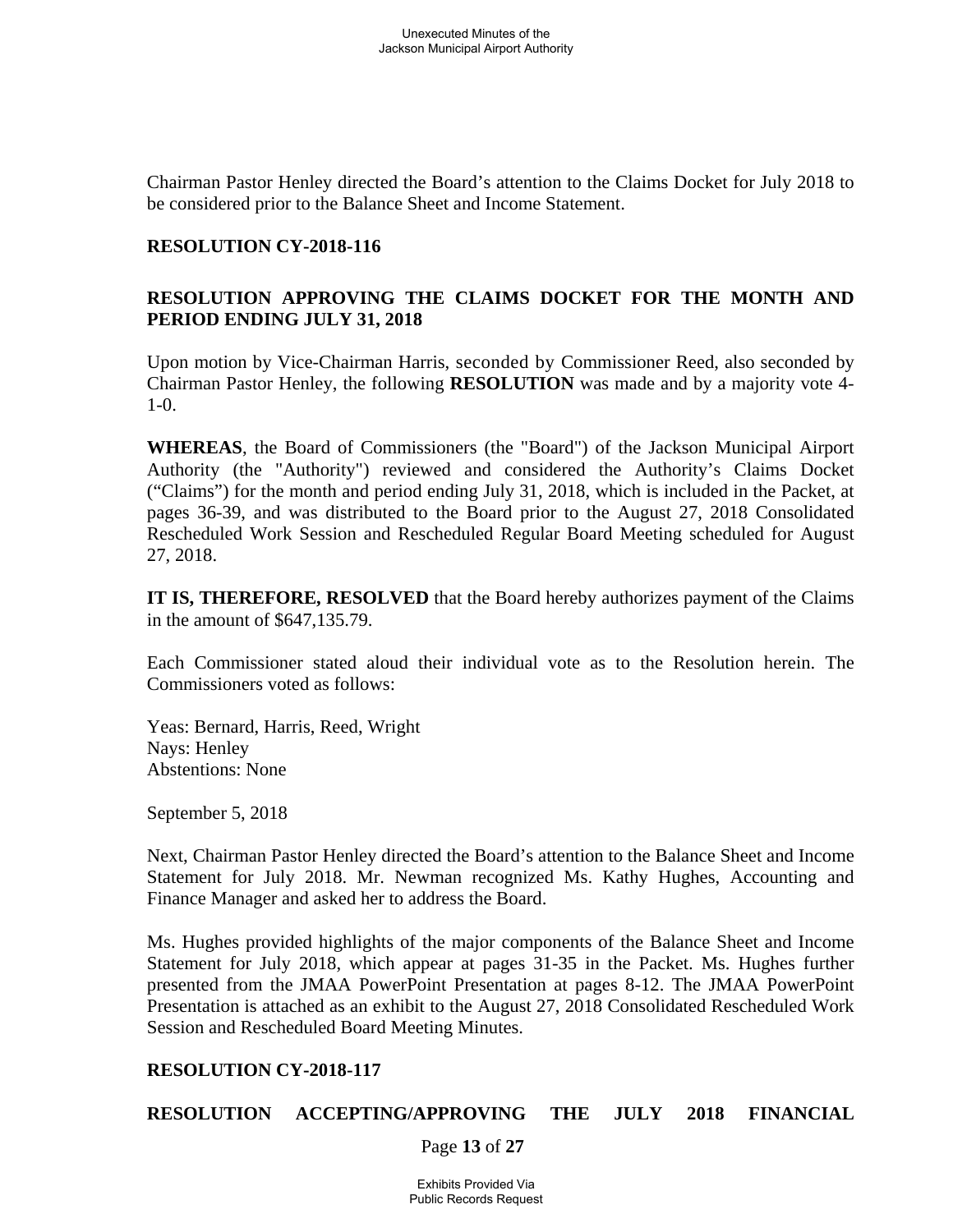## **REPORTS: BALANCE SHEET AND INCOME STATEMENT**

Upon motion by Commissioner Bernard, seconded by Vice-Chairman Harris, the following **RESOLUTION** was made and approved by unanimous vote.

**WHEREAS,** the Board of Commissioners (the "Board") of the Jackson Municipal Airport Authority (the "Authority") reviewed and considered the Authority's Balance Sheet and Income Statement ("the Financial Reports") for the month and period ending July 31, 2018, which are included in the Packet, at pages 31-35 and were distributed to the Board prior to the August 27, 2018 Consolidated Rescheduled Work Session and Rescheduled Board Meeting.

**IT IS, THEREFORE, RESOLVED** that the Board hereby accepts and approves the July 2018 Financial Reports: Balance Sheet and Income Statement for July 2018.

Each Commissioner stated aloud their individual vote as to the Resolution herein. The Commissioners voted as follows:

Yeas: Bernard, Harris, Henley, Reed, Wright Nays: None Abstentions: None

September 5, 2018

# **B. Construction Projects**

None.

# **C. Procurements**

None.

# **D. Service Agreements**

## *1. IT Hardware/Software License Agreement-Subscriptions and Support Renewals, JMAA: Authorization to Renew…………………………...Page 40*

Mr. Shawn Hanks, Information Technology Manager, explained the Board Memorandum for Project Title: Hardware/Software Licenses, Subscriptions, and Support Renewals, and the action request listed therein, which appear at pages 40-44 in the Packet. Mr. Hanks further presented from the JMAA PowerPoint Presentation at pages 18-19. The JMAA PowerPoint Presentation is attached as an exhibit to the August 27, 2018 Consolidated Rescheduled Work Session and Rescheduled Board Meeting Minutes.

# **RESOLUTION CY-2018-118**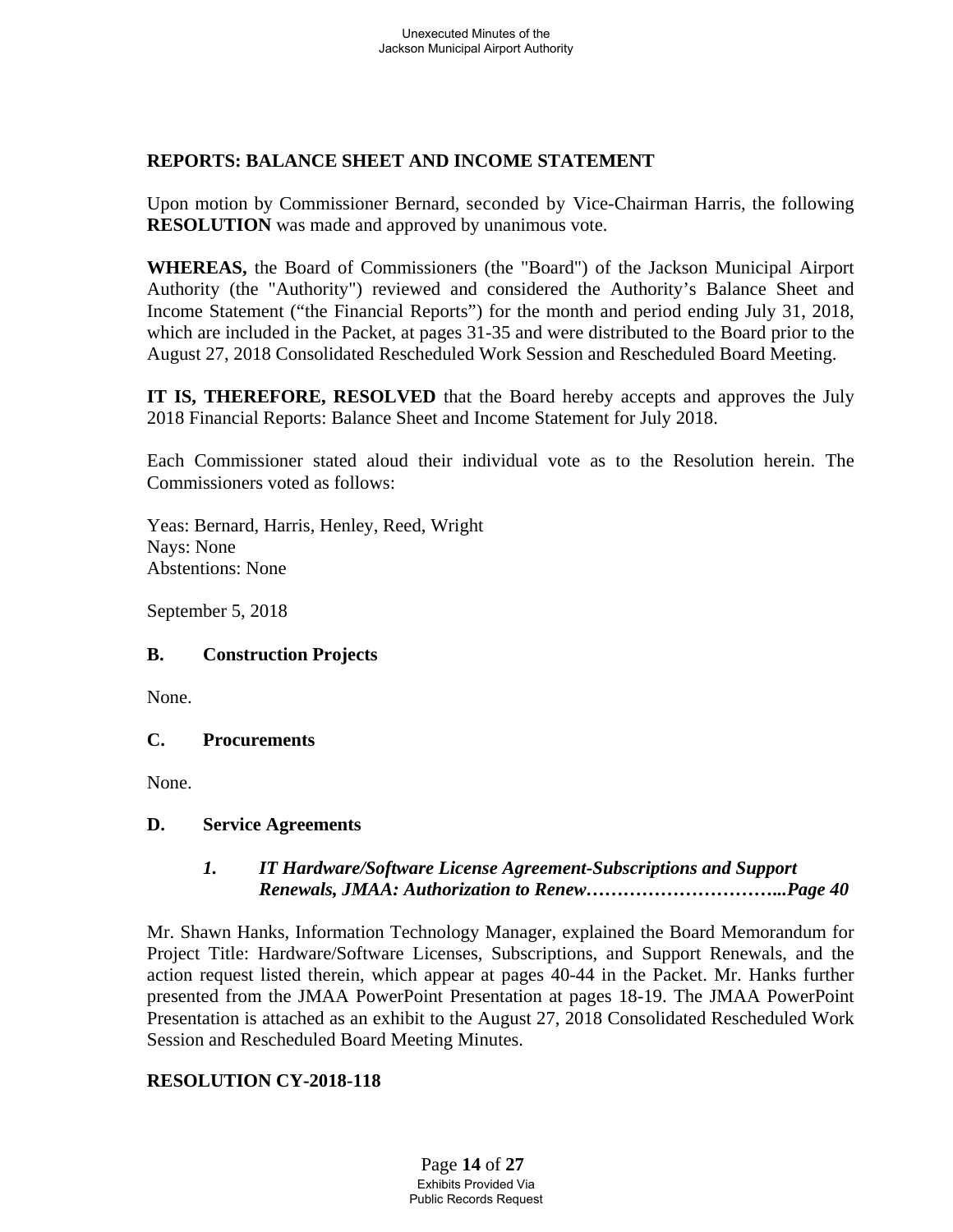## **RESOLUTION AUTHORIZING THE RENEWAL OF HARDWARE AND SOFTWARE LICENSES, SUBSCRIPTIONS AND SUPPORT AGREEMENTS EXPIRING DURING FISCAL YEAR 2019**

Upon motion by Commissioner Reed, also moved by Chairman Pastor Henley, seconded by Vice-Chairman Harris, the following **RESOLUTION** was made and approved by unanimous vote.

**WHEREAS,** the Board has considered the request of JMAA's Staff for authority to renew the certain hardware and software licenses, subscriptions, and support agreements currently registered to the Jackson Municipal Airport Authority (JMAA) that will expire at various times during the period of August 2018 to September 2019; and

**WHEREAS**, the Hardware/Software Licenses, Subscriptions, and Support Renewals appear in the charts at pages 40-44 of the Packet in the Memorandum for Project Title: Hardware/Software Licenses, Subscriptions, and Support Renewals, which is attached as an exhibit to this Resolution; and

**WHEREAS**, the Board finds that such request, which is explained in the Memorandum dated August 27, 2018, found at pages 40-44 of the Meeting Packet, ought to be granted.

**IT IS, THEREFORE, RESOLVED** that JMAA's Staff is authorized to renew certain hardware and software licenses, subscriptions, and support agreements currently registered to the Jackson Municipal Airport Authority (JMAA) that will expire at various times during the period of August 2018 to September 2019; and

**IT IS, THEREFORE, FURTHER RESOLVED** that the Hardware/Software Licenses, Subscriptions, and Support Renewals appear in the charts at pages 40-44 of the Packet in the Memorandum for Project Title: Hardware/Software Licenses, Subscriptions, and Support Renewals, which is attached as an exhibit to this Resolution; and

**IT IS, THEREFORE, FURTHER RESOLVED** that the Board finds that such request is fully explained in the Memorandum dated August 27, 2018, found at pages 40-44 of the Meeting Packet.

Each Commissioner stated aloud their individual vote as to the Resolution herein. The Commissioners voted as follows:

Yeas: Bernard, Harris, Henley, Reed, Wright Nays: None Abstentions: None

September 5, 2018

Page **15** of **27**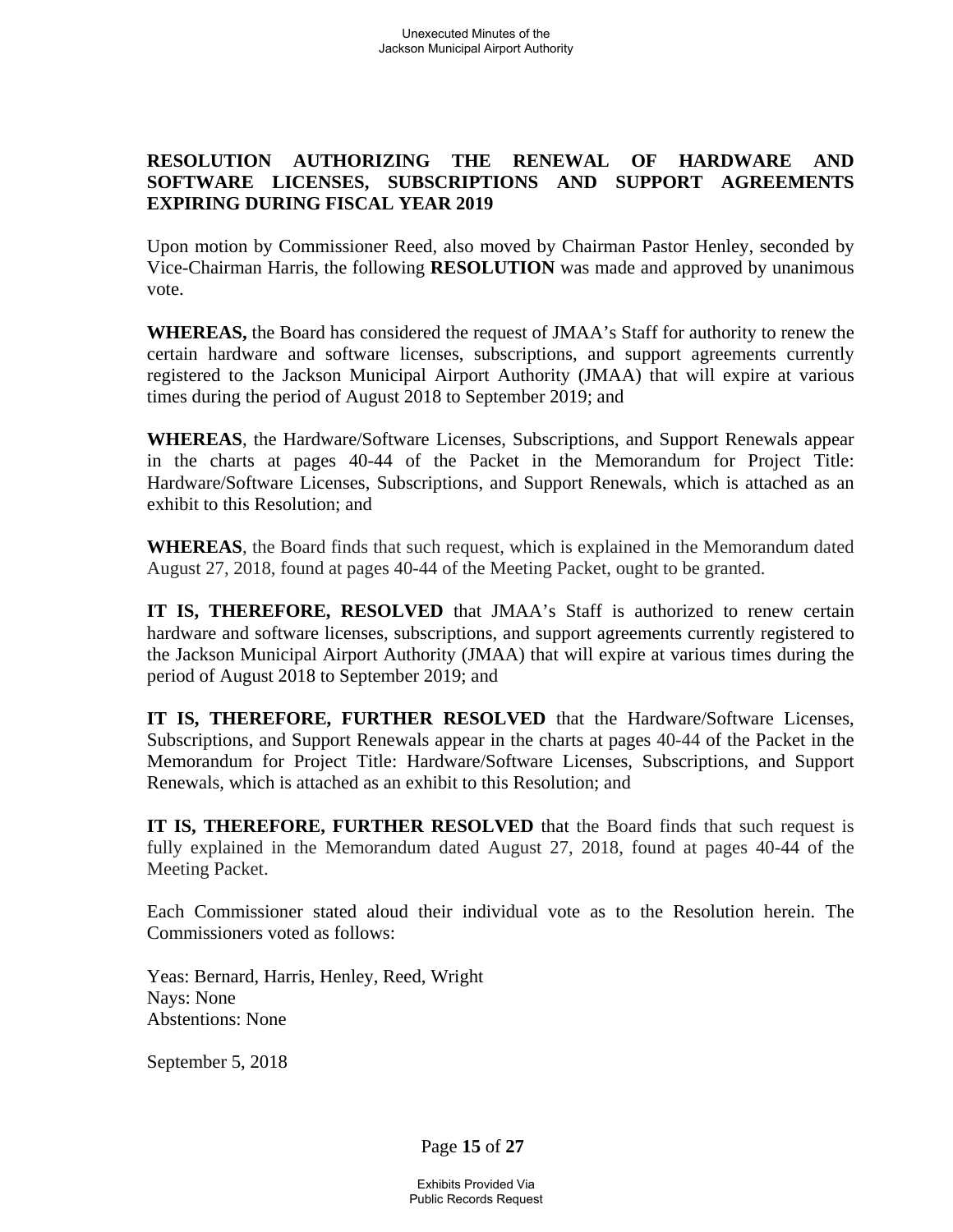## *2. Solid Waste Management and Recycling Services, JMAA: Authorization to Reject, Re-Advertise, and Extend the Existing Contract……………...Page 45*

Mr. Darion Warren, Director of Capital Programming, explained the Board Memorandum for Project Title: Solid Waste Management and Recycling Services, and the action requests listed therein, which appear at pages 45-47 in the Packet. Mr. Warren further presented from the JMAA PowerPoint Presentation, at pages 20-23. The JMAA PowerPoint Presentation is attached as an exhibit to the August 27, 2018 Consolidated Rescheduled Work Session and Rescheduled Board Meeting Minutes.

## **RESOLUTION CY-2018-119**

## **RESOLUTION AUTHORIZING THE REJECTION OF BIDS RECEIVED AND RE-ADVERTISEMENT AND APPROVING AN AMENDMENT TO THE CURRENT AGREEMENT FOR WASTE MANAGEMENT AND RECYCLING SERVICES**

Upon motion by Commissioner LTC(R) Wright, seconded by Commissioner Bernard, the following **RESOLUTION** was made and unanimously approved.

**WHEREAS,** JMAA received two (2) bids in response to the solicitation for bids regarding Solid Waste Management and Recycling Services ("Services") at the Jackson-Medgar Wiley Evers International Airport ("JAN") and Hawkins Field Airport ("HKS"); and

**WHEREAS**, the bid proposals submitted in connection with waste and recycling services were non-responsible or non-responsive; and

**WHEREAS**, Solid waste management services and recycling services are needed to ensure the waste and recyclable materials generated by the Jackson Municipal Authority and its tenants/permittees are handled in such a manner that increase recyclable materials, reduces the waste stream, and helps to conserve natural resources; and

**WHEREAS**, the Board has considered the request of JMAA's Staff for: (i) authority to reject the two (2) bids received for Services for JAN and HKS; (ii) authority to re-advertise for bids for the Services; and (iii) authorization to execute an amendment to the current Agreement with BFI Waste Services at the current contract rates for an additional four (4) months during the period October 1, 2018 to January 31, 2019; and

**WHEREAS**, the Board finds that such requests, which are explained in the Memorandum dated August 27, 2017, found at pages 45-47 of the Meeting Packet, ought to be granted.

**IT IS, THEREFORE, RESOLVED** that the bids received in connection with waste and recycling services submitted were non-responsible and non-responsive; and

**IT IS, THEREFORE, FURTHER RESOLVED** that JMAA's Staff is: (i) authorized to reject the two (2) bids received for Services for JAN and HKS; (ii) authorized to re-advertise for bids for the Services; and (iii) authorized to execute an amendment to the current

> Page **16** of **27** Exhibits Provided Via Public Records Request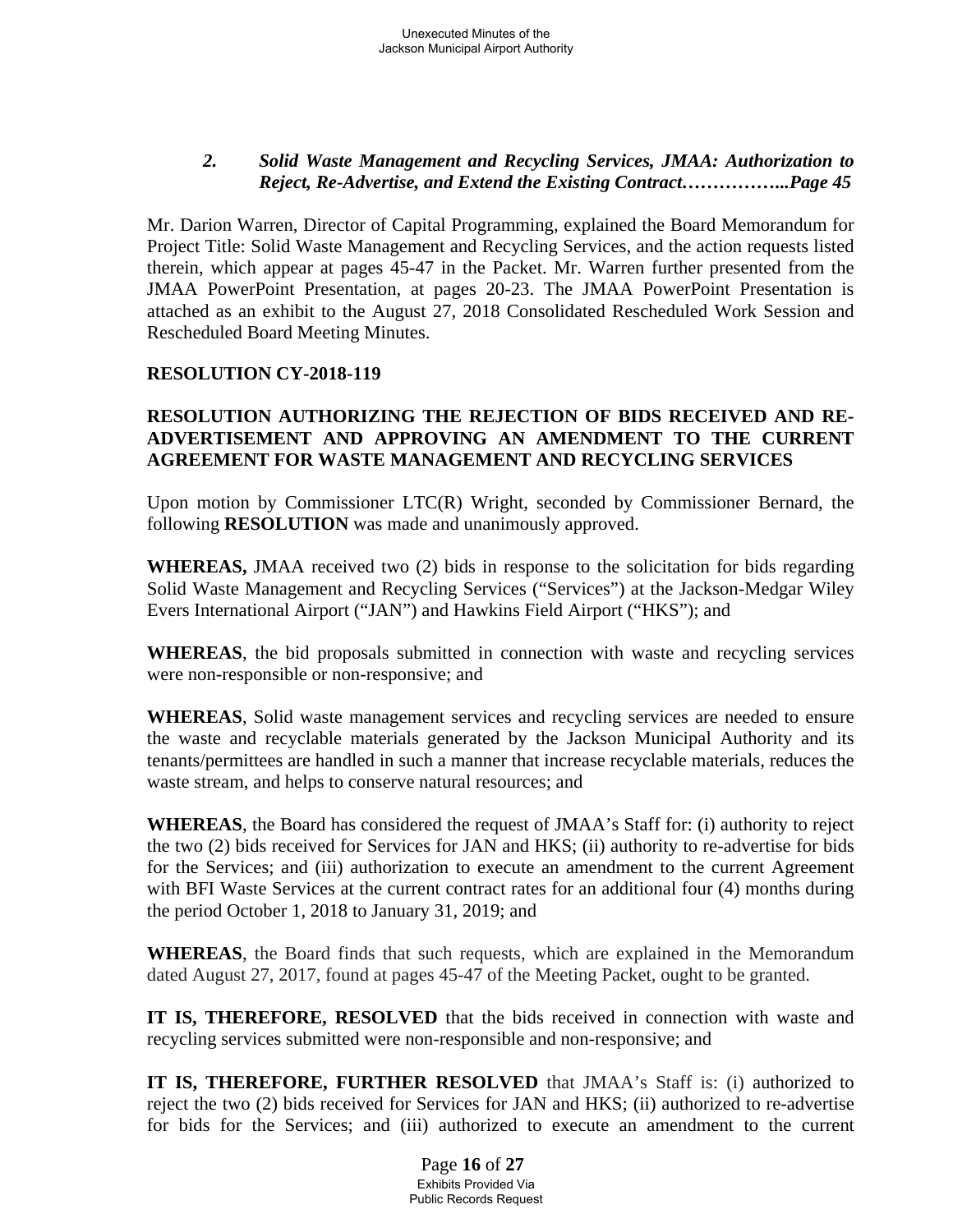Agreement with BFI Waste Services at the current contract rates for an additional four (4) months during the period October 1, 2018 to January 31, 2019; and

**IT IS, THEREFORE, FURTHER RESOLVED** that the Board finds that such requests are fully explained in the Memorandum dated August 27, 2018, found at pages 45-47 of the Meeting Packet.

Each Commissioner stated aloud their individual vote as to the Resolution herein. The Commissioners voted as follows:

Yeas: Bernard, Harris, Henley, Reed, Wright Nays: None Abstentions: None

September 5, 2018

### **3.** *Environmental Consultant-Trichloroethylene (TCE) Chemical Monitoring, JAN: Authorization to Execute an Agreement (First Environment, Inc.)…………………………………………………………………….Page 48*

Mr. Chad G. Parker, Properties Manager, explained the Board Memorandum for Project Title: Environmental Consultant-Trichloroethylene (TCE) Chemical Monitoring, and the action requests listed therein, which appear at pages 48-51 in the Packet. Mr. Parker further presented from the JMAA PowerPoint Presentation, at pages 24-28. The JMAA PowerPoint Presentation is attached as an exhibit to the August 27, 2018 Consolidated Rescheduled Work Session and Rescheduled Board Meeting Minutes.

### **RESOLUTION CY-2018-120**

## **RESOLUTION AUTHORIZING THE EXECUTION OF A CONTRACT AGREEMENT WITH FIRST ENVIRONMENT INC. REGARDING ENVIRONMENTAL CONSULTING SERVICES AND APPROVAL OF THE TOTAL BUDGET**

Upon motion by Commissioner Bernard, seconded by Commissioner LTC(R) Wright, the following **RESOLUTION** was made and unanimously approved.

**WHEREAS,** the Board has considered the request of JMAA's Staff for authority to: (i) enter into a contract, after approval by legal counsel for Jackson Municipal Airport Authority ("JMAA"), with First Environment, Inc. ("First Environment") for environmental consulting services in connection with the Environmental Consultant–Trichloroethylene ("TCE") Chemical Monitoring project at the Jackson-Medgar Wiley Evers International Airport ("JAN"); and (ii) approval of a total budget amount of \$128,500.00; and

Page **17** of **27 WHEREAS,** the term of the agreement will be for three (3) calendar years with two (2) 1 year renewal options, at JMAA's discretion, and the fees for First Environment shall not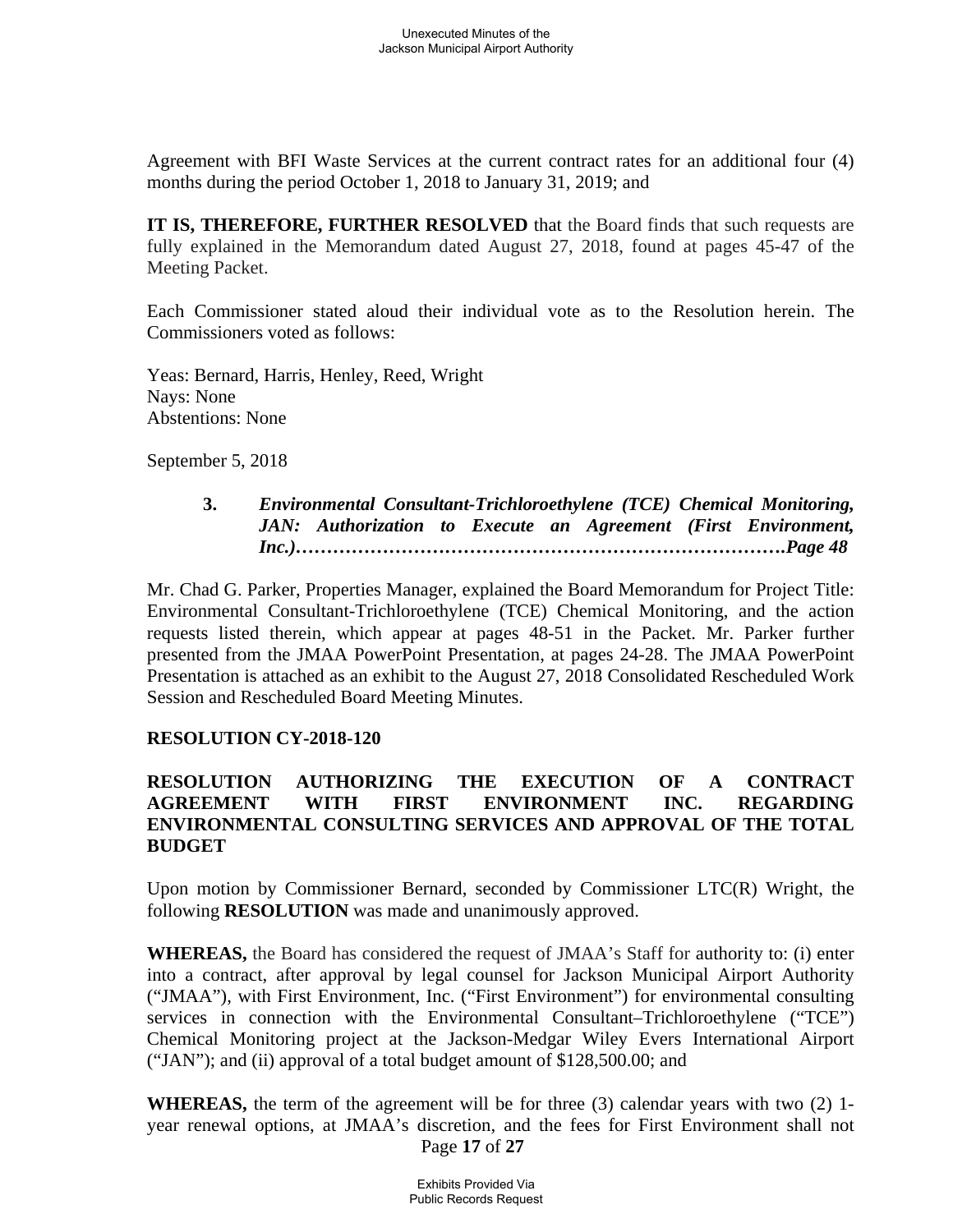exceed \$24,500.00 per year for a total of \$122,500.00 over the proposed life of the agreement; and

**WHEREAS**, the Board finds that such requests, which are explained in the Memorandum dated August 27, 2018, found at pages 48-51 of the Meeting Packet, ought to be granted.

**IT IS, THEREFORE, RESOLVED** that: (i) JMAA's Staff is authorized to enter into a contract, after approval by legal counsel for Jackson Municipal Airport Authority ("JMAA"), with First Environment, Inc. ("First Environment") for environmental consulting services in connection with the Environmental Consultant–Trichloroethylene ("TCE") Chemical Monitoring project at the Jackson-Medgar Wiley Evers International Airport ("JAN"); and (ii) the total budget amount of \$128,500.00 is approved; and

**IT IS, THEREFORE, FURTHER RESOLVED** that the term of the agreement will be for three (3) calendar years with two (2) 1-year renewal options, at JMAA's discretion, and the fees for First Environment shall not exceed \$24,500.00 per year for a total of \$122,500.00 over the proposed life of the agreement; and

**IT IS, THEREFORE, FURTHER RESOLVED** that such requests are fully explained in the Memorandum dated August 27, 2018, found at pages 48-51 of the Meeting Packet.

Each Commissioner stated aloud their individual vote as to the Resolution herein. The Commissioners voted as follows:

Yeas: Bernard, Harris, Henley, Reed, Wright Nays: None Abstentions: None

September 5, 2018

 *4. Timber Sale, JMAA: Authorization to Execute an Agreement (LandMAX Timber Company, Inc.)...........................................................................Page 52* 

Mr. Chad G. Parker, Properties Manager, explained the Board Memorandum for Project Title: Authorization to Execute Timber Sale Agreement, and the action request listed therein, which appear at pages 52-54 in the Packet. Mr. Parker further presented from the JMAA PowerPoint Presentation at pages 29-32. The JMAA PowerPoint Presentation is attached as an exhibit to the August 27, 2018 Consolidated Rescheduled Work Session and Rescheduled Board Meeting Minutes.

In response to Commissioner LTC(R) Wright's inquiry, Parker stated that about eighty-five percent (85%) of the timber is hardwood and about fifteen percent (15%) is pine. He also stated that there is an access road to the property in response to Commissioner LTC(R) Wright's next inquiry.

Mr. Parker informed the Board that the land will be cleaned and at the end of this project it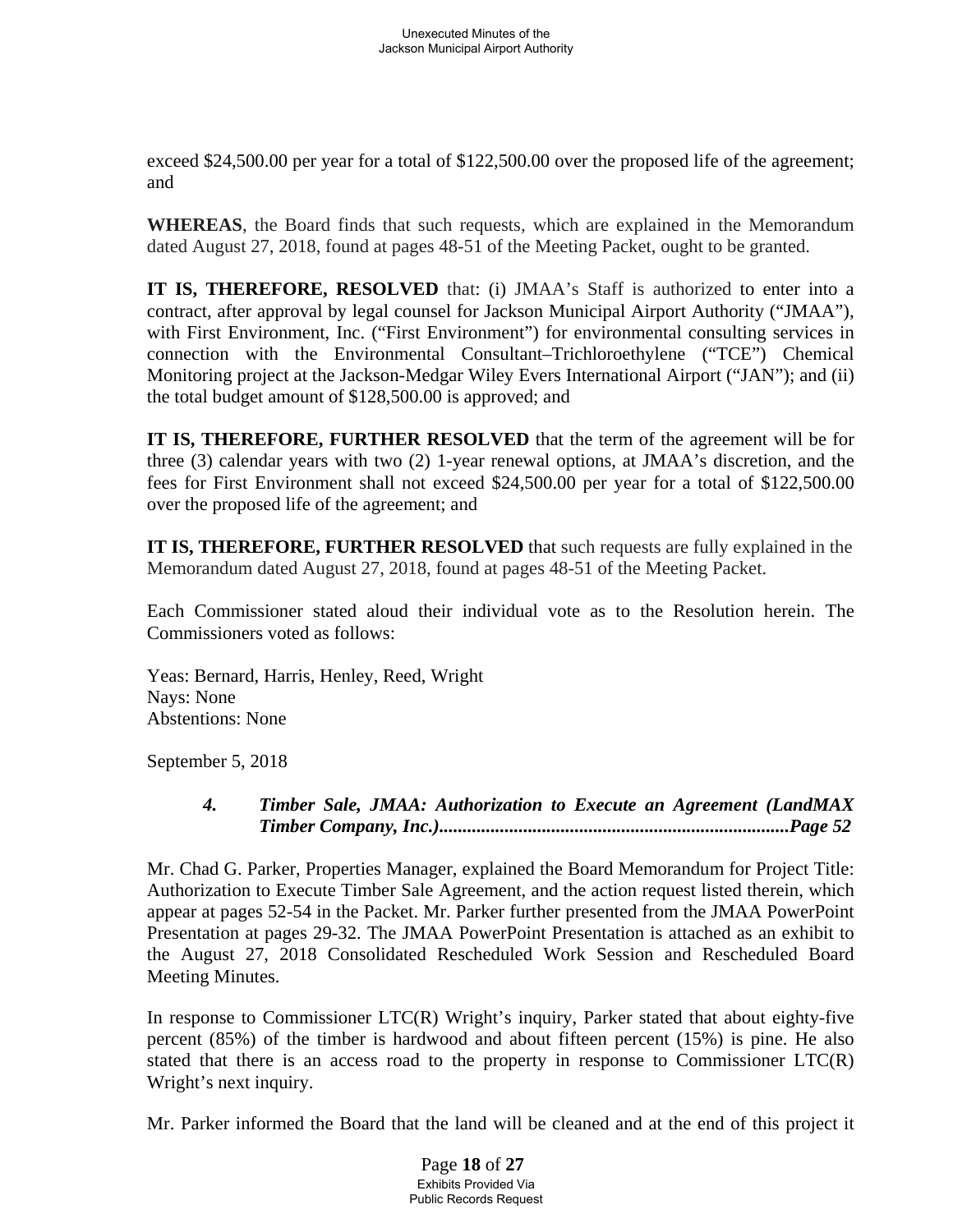will be site ready.

Chairman Pastor Henley then referenced the contract with Forest Service, Inc. for consulting services and what were the terms of said contract. In response, Mr. Parker stated that the contract with Forest Service, Inc. was procured through JMAA's normal procurement process. Mr. Newman added that the contract with Forest Service, Inc. did appear on a previous list of contracts under \$50,000.00 distributed to the Board.

Commissioner Bernard then asked if JMAA has ever been paid by the Federal Government not to cut down its trees. In response, Mr. Newman stated that such a payment has never occurred. He also added that from JMAA's perspective the important aspect of this agreement is getting that land cleared for entities that may come to JAN looking for a site. He explained that it is difficult to visualize a site when there are so many trees present, and this project will assist making it more visible.

## **RESOLUTION CY-2018-121**

# **RESOLUTION AUTHORIZING THE EXECUTION OF A TIMBER SALE AGREEMENT**

Upon motion by Commissioner Bernard, seconded by Vice-Chairman Harris, the following **RESOLUTION** was made and unanimously approved.

**WHEREAS**, the Board has considered the request of JMAA's Staff for authority to execute a timber sale agreement with LandMAX Timber Company, Inc. ("LandMAX"), located in Brookhaven, Mississippi (the "Timber Sale Agreement"), wherein LandMAX would pay JMAA a one-time, lump sum total payment of \$36,500.00 for harvesting the approximately 31.7 acres of timber located between Runway 16L/34R of the Jackson-Medgar Wiley Evers International Airport and the East Metro Corridor; and

**WHEREAS**, Forest Service, Inc., JMAA's timber management consultant managed the solicitation process; and

**WHEREAS**, JMAA Staff and Forest Service, Inc., collectively recommend acceptance of the LandMAX bid as the highest bid for purchase of the timber; and

**WHEREAS**, the Board finds that such request, which is explained in the Memorandum dated August 27, 2018, found at pages 52-54 of the Meeting Packet, ought to be granted.

**IT IS, THEREFORE, RESOLVED** that JMAA's Staff is authorized to execute a timber sale agreement with LandMAX Timber Company, Inc. ("LandMAX"), located in Brookhaven, Mississippi (the "Timber Sale Agreement"), wherein LandMAX would pay JMAA a onetime, lump sum total payment of \$36,500.00 for harvesting the approximately 31.7 acres of timber located between Runway 16L/34R of the Jackson-Medgar Wiley Evers International Airport and the East Metro Corridor; and

Page **19** of **27**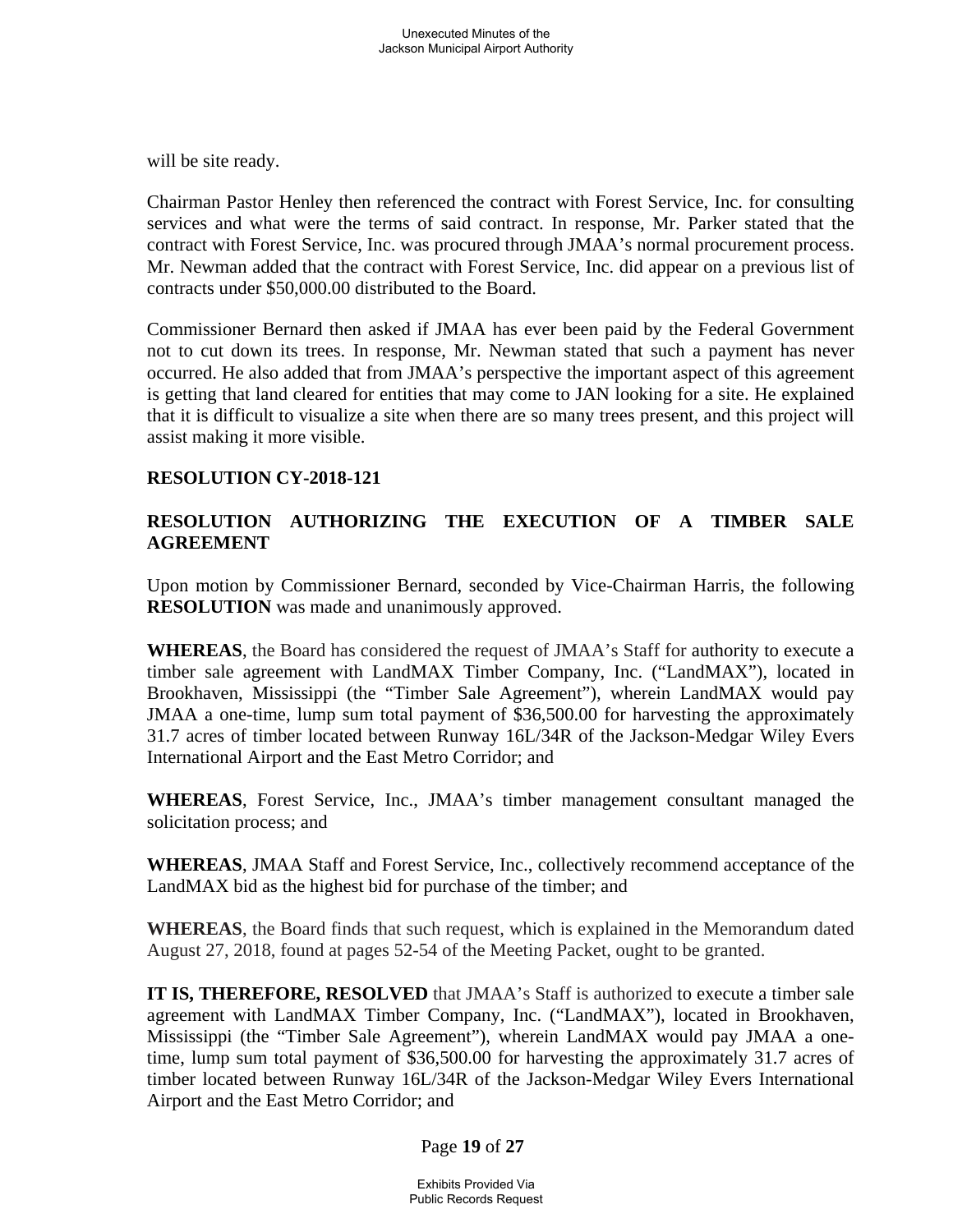**IT IS, THEREFORE, FURTHER RESOLVED** that JMAA Staff and Forest Service, Inc., collectively recommend acceptance of the LandMAX bid as the highest bid for purchase of the timber; and

**IT IS, THEREFORE, FURTHER RESOLVED** that such request is fully explained in the Memorandum dated August 27, 2018, found at pages 52-54 of the Meeting Packet.

Each Commissioner stated aloud their individual vote as to the Resolution herein. The Commissioners voted as follows:

Yeas: Bernard, Harris, Henley, Reed, Wright Nays: None Abstentions: None

September 5, 2018

### **E. Grants**

None.

### **F. Other Matters**

*1. Fiscal Year 2019 Property, Casualty, and Liability Insurance, JMAA: Authorization to Accept the FY19 Insurance Renewal Proposal; Bind and Purchase the New Policies; and Accept Any Lower Quotes (Porter's Insurance Agency, Inc. and Hub International Midwest Limited d/b/a Hub International Gulf South)………..……………………………………Page 55*

Mr. Chad G. Parker, Properties Manager, explained the Board Memorandum for Project Title: Fiscal Year 2019 Property, Casualty, and Liability Insurance, and the action requests listed therein, which appear at pages 55-57 in the Packet. Mr. Parker further presented from the JMAA PowerPoint Presentation, at pages 35-37. The JMAA PowerPoint Presentation is attached as an exhibit to the August 27, 2018 Consolidated Rescheduled Work Session and Rescheduled Board Meeting Minutes. He also explained the reason for the premium increase.

In response to Vice-Chairman Harris' inquiry, Mr. Parker confirmed that JMAA did have an increase in Worker's Compensation claims which caused an increase in the Worker's Compensation premium.

Next, in response to Commissioner LTC(R) Wright's inquiry, Mr. Newman confirmed that JMAA does have a mobile command post.

## **RESOLUTION CY-2018-122**

# **RESOLUTION AUTHORIZING ACCEPTANCE OF THE FISCAL YEAR 2019 INSURANCE PROPOSAL BY PORTER'S INSURANCE AGENCY AND HUB**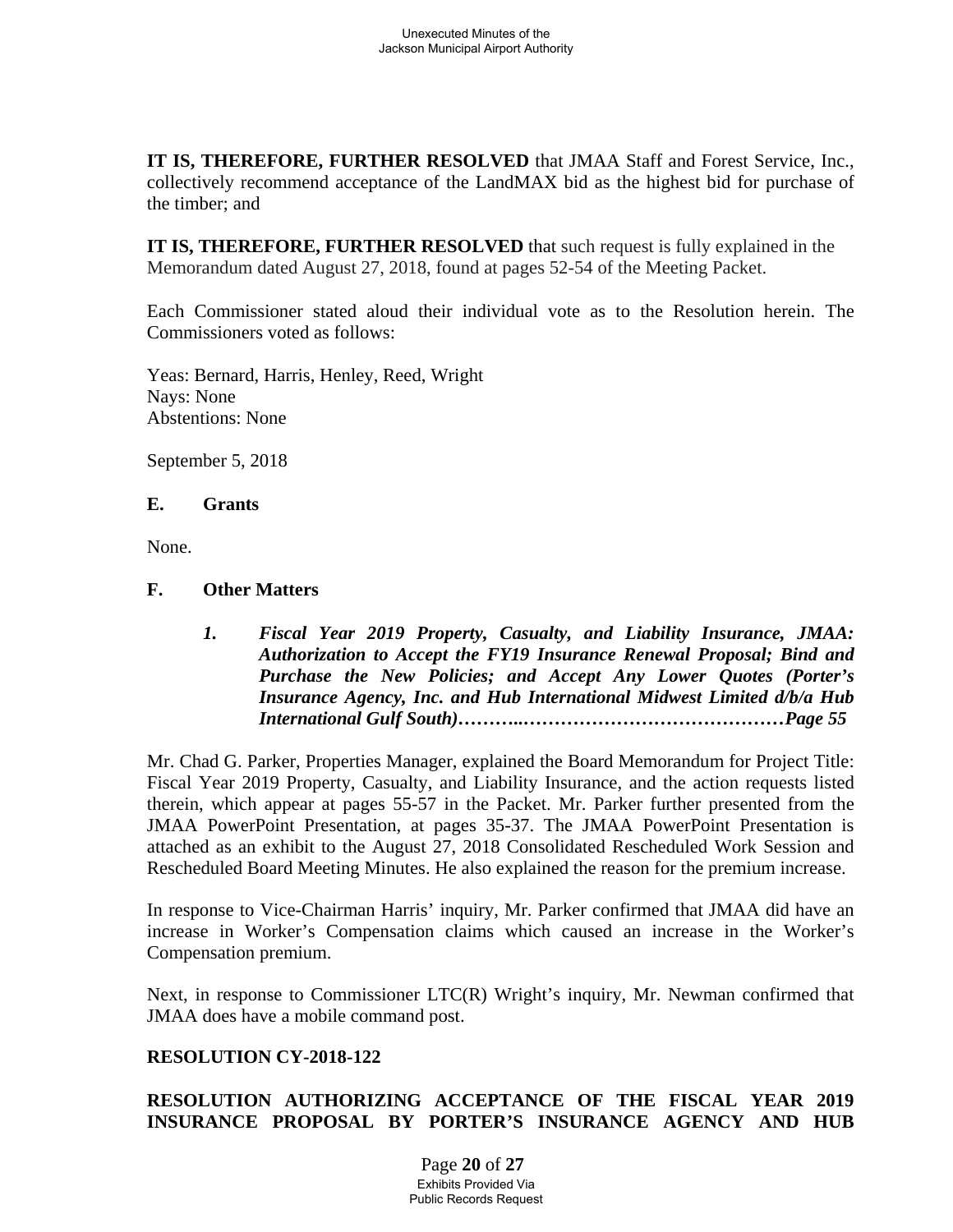## **INTERNATIONAL MIDWEST LIMITED D/B/A HUB INTERNATIONAL GULF SOUTH; BINDING AND PURCHASING OF NEW POLICIES; AND ACCEPTANCE OF ANY NEW LOWER QUOTES RECEIVED BEFORE BINDING OF NEW POLICIES**

Upon motion by Commissioner Reed, Chairman Pastor Henley also moved, seconded by Vice-Chairman Harris, the following **RESOLUTION** was made and unanimously approved.

**WHEREAS**, the Board has considered the request of JMAA's Staff for authority to: (i) accept the Fiscal Year 2019 insurance renewal proposal by Porter's Insurance Agency, Inc. ("Porter's") & Hub International Midwest Limited d/b/a Hub International Gulf South ("Hub") (Porter's and Hub collectively, "JMAA's Insurance Agent"); (ii) bind and purchase the new policies; and (iii) accept any lower quotes should they be submitted in time for JMAA's Insurance Agent's evaluation and recommendation before the new policies are bound; and

**WHEREAS**, the Board finds that such requests, which are explained in the Memorandum dated August 27, 2018, at pages 55-57 of the Meeting Packet, ought to be granted.

**IT IS, THEREFORE, RESOLVED** that the Board hereby authorizes JMAA's Staff to: (i) accept the Fiscal Year 2019 insurance renewal proposal by Porter's Insurance Agency, Inc. ("Porter's") & Hub International Midwest Limited d/b/a Hub International Gulf South ("Hub") (Porter's and Hub collectively, "JMAA's Insurance Agent"); (ii) bind and purchase the new policies; and (iii) accept any lower quotes should they be submitted in time for JMAA's Insurance Agent's evaluation and recommendation before the new policies are bound; and

**IT IS, THEREFORE, FURTHER RESOLVED** that the Board finds that such requests are fully explained in the Memorandum dated August 27, 2018, at pages 55-57 of the Meeting Packet.

Each Commissioner stated aloud their individual vote as to the Resolution herein. The Commissioners voted as follows:

Yeas: Bernard, Harris, Henley, Reed, Wright Nays: None Abstentions: None

September 5, 2018

Next, the Board discussed the scheduled dates for the September Pre-Work Session and Regular Work Session Meetings. The Board determined that the September Pre-Work Session Meeting is rescheduled from Monday, September 17, 2018, to Friday, September 14, 2018, and the Work Session is rescheduled from Thursday, September 20, 2018, to Friday, September 21, 2018.

Page **21** of **27**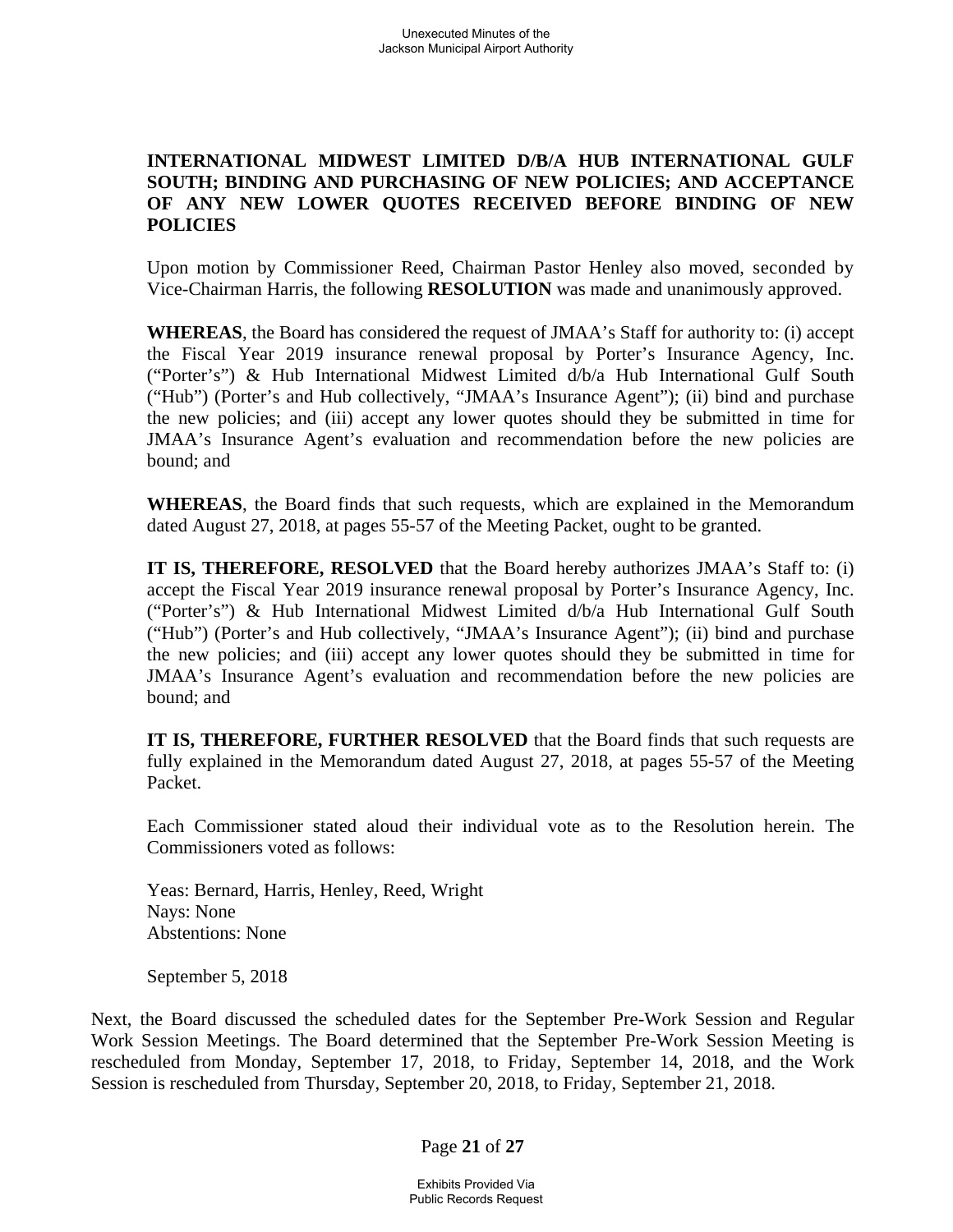## **OPEN SESSION**

Chairman Pastor Henley stated that it was necessary for the Board to enter Closed Session to determine if an Executive Session is appropriate and that he would entertain a motion to do so. Vice-Chairman Harris then moved that the Board go into a Closed Session to discuss whether to go into an Executive Session to consider matters that she believed could be discussed in Executive Session and Commissioner Bernard seconded the motion.

The Board unanimously resolved to close the Meeting. Each Commissioner stated aloud their individual "Yea" vote as to entering Closed Session. Chairman Pastor Henley asked all, except Mr. Carl Newman, CEO, Mr. Perry Miller, COO, attorneys from Walker Group, PC, and The May Law Firm, to vacate the room.

All present, with the exceptions noted, were directed to vacate the room; this was done.

The Board went into Closed Session at 9:12 a.m.

# **CLOSED SESSION**

Vice-Chairman Harris then moved that the Board enter Executive Session to discuss one (1) potential litigation matter regarding a contract dispute, one (1) potential litigation matter regarding a contract dispute and negligence claim, and one (1) potential litigation matter regarding negligent services. Commissioner LTC(R) Wright seconded the motion to enter Executive Session, and the Commissioners unanimously resolved to enter Executive Session for the stated purposes. Each Commissioner stated aloud their individual "Yea" vote as to entering Closed Session.

The Closed Session ended at 9:20 a.m.

## **OPEN SESSION**

Chairman Pastor Henley then invited all persons outside the room to re-enter, some did. Chairman Pastor Henley then stated in Open Session that the Board, during Closed Session, voted to enter Executive Session to discuss one (1) potential litigation matter regarding a contract dispute, one (1) potential litigation matter regarding a contract dispute and negligence claim, and one (1) potential litigation matter regarding a contract as to negligent services.

Chairman Pastor Henley asked all present, except Mr. Carl Newman, CEO, Mr. Perry Miller, COO, attorneys from Walker Group, PC, and The May Law Firm, to vacate the room.

The Board went into Executive Session at 9:21 a.m.

## **EXECUTIVE SESSION**

During the Executive Session, the Board discussed one (1) potential litigation matter regarding a contract dispute, one (1) potential litigation matter regarding a contract dispute and negligence claim, and one (1) potential litigation matter regarding negligent services.

> Page **22** of **27** Exhibits Provided Via Public Records Request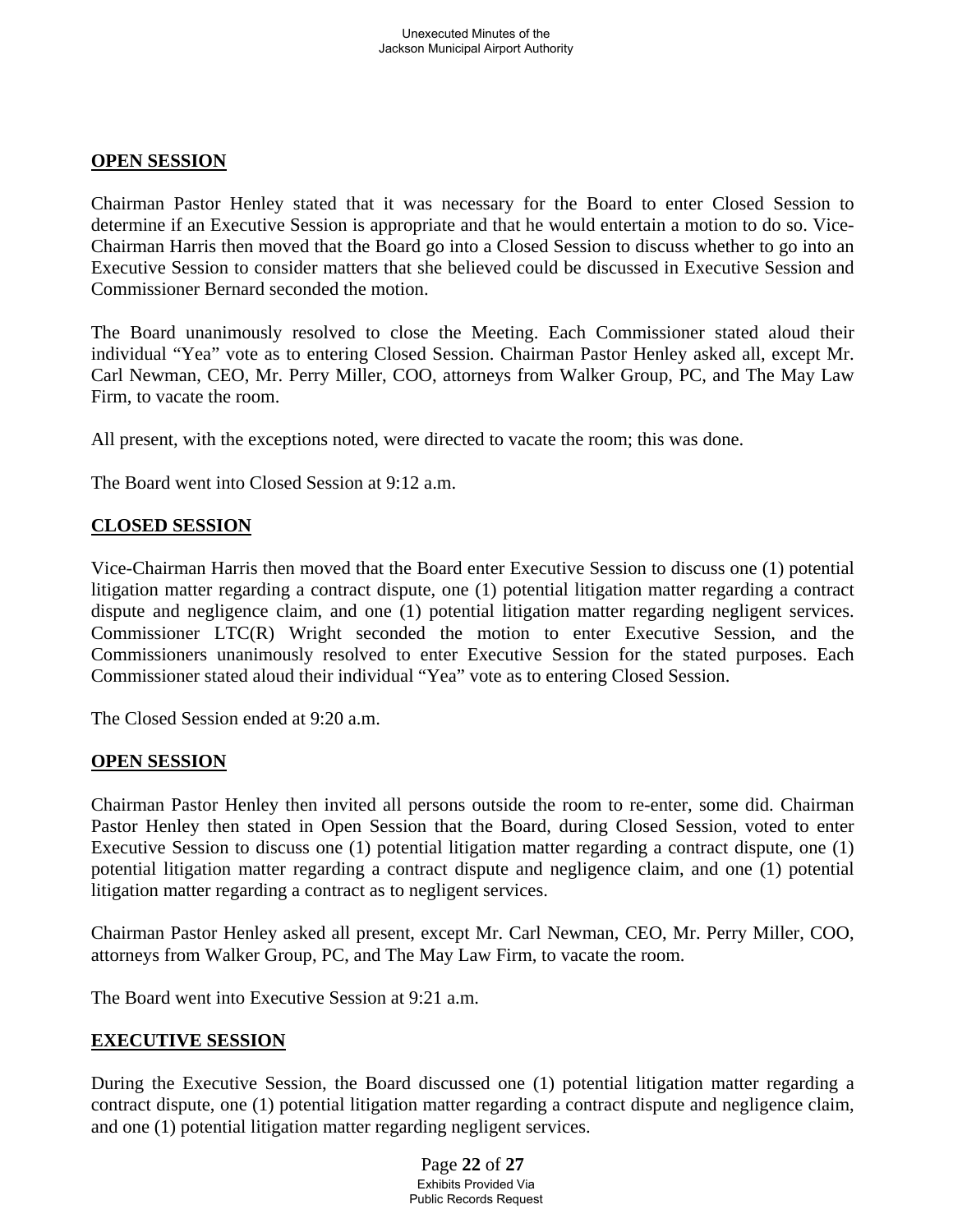- *1. The Board took no action as to the one (1) potential litigation matter regarding a contract dispute.*
- *2. The Board took no action as to the one (1) potential litigation matter regarding a contract dispute and negligence claim.*
- *3. The Board took no action as to the one (1) potential litigation matter regarding negligence services.*

Upon motion by Vice-Chairman Harris, seconded by Commissioner LTC(R) Wright, and unanimous approval of the Commissioners, the Executive Session ended at 10:11 a.m. Each Commissioner stated aloud their individual "Yea" vote as to adjourn the Executive Session.

Open Session reconvened at 10:12 a.m.

### **OPEN SESSION**

All persons outside the room were invited to rejoin the meeting in open session, and some persons present outside the room re-entered.

Chairman Pastor Henley announced that the meeting was once again open. He then announced that during Executive Session, no actions were taken as to one (1) potential litigation matter regarding a contract dispute, one (1) potential litigation matter regarding a contract dispute and negligence claim, and one (1) potential litigation matter regarding negligent services.

### **G. New Business**

*1. Commissioner LTC(R) Wright's Travel Budget for Travel to and Participation in the Advisory Council 2018 Annual Business Diversity Conference in Seattle, Washington and the American Association of Airport Executives F. Russell Hoyt National Airports Conference in Anchorage, Alaska.* 

### **RESOLUTION CY-2018-123**

**RESOLUTION APPROVING JMAA STAFF TO TRANSFER FUNDS FROM THE TRAVEL BUDGET OF VICE-CHAIRMAN LAWANDA D. HARRIS INTO THE TRAVEL BUDGET OF COMMISSIONER LTC(R) LUCIUS WRIGHT FOR TRAVEL TO AND PARTICIPATION IN THE ADVISORY COUNCIL 2018 ANNUAL BUSINESS DIVERSITY CONFERENCE IN SEATTLE, WASHINGTON, AND THE AMERICAN ASSOCIATION OF AIRPORT EXECUTIVES F. RUSSELL HOYT NATIONAL AIRPORTS CONFERENCE IN ANCHORAGE, ALASKA.** 

Upon motion by Chairman Pastor Henley, seconded by Commissioner Reed, also seconded by Commissioner Bernard, the following **RESOLUTION** was made and unanimously approved.

Page **23** of **27**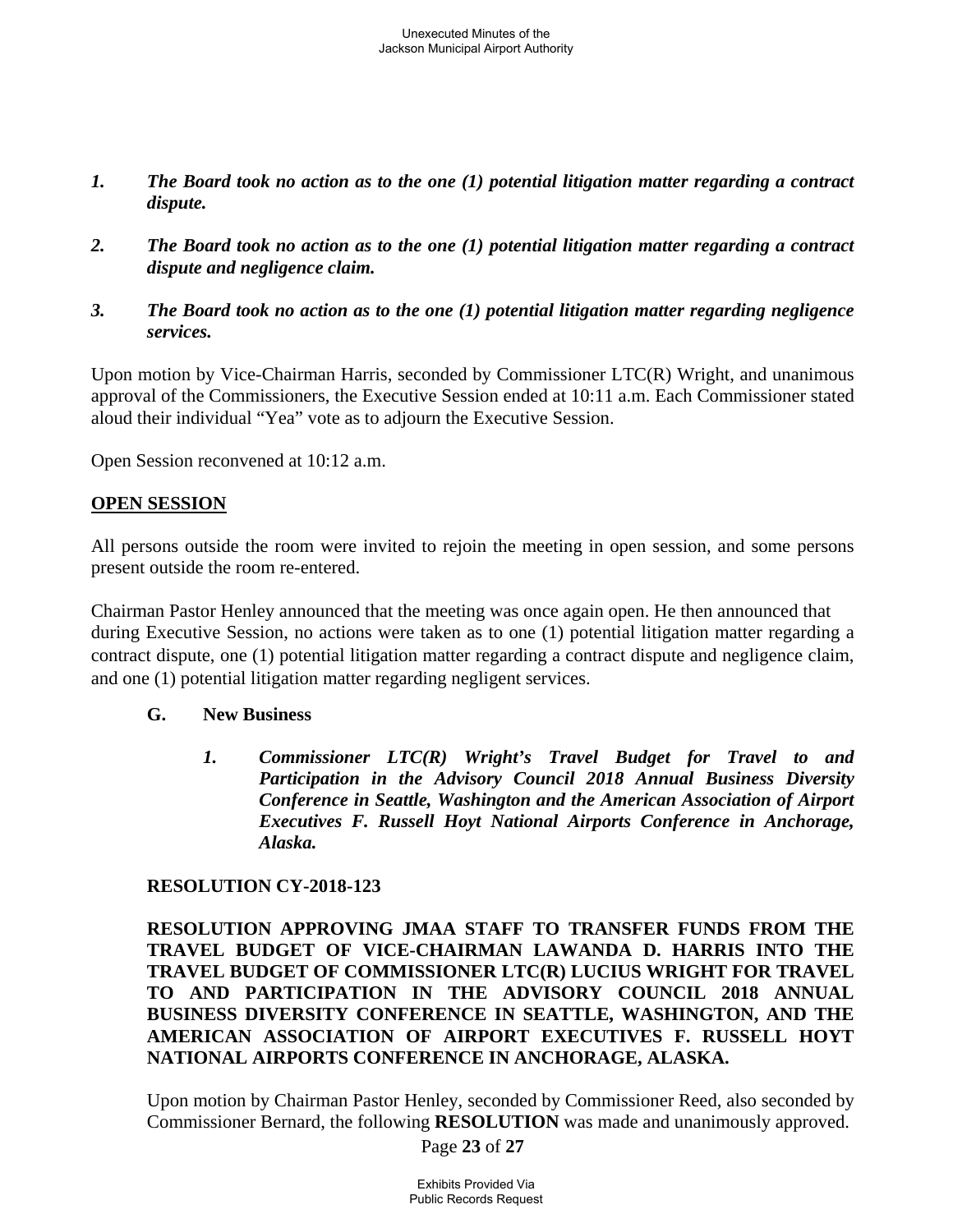**WHEREAS**, the Board of Commissioners of JMAA recommends, approves, and authorizes the transfer of funds from the travel budget of Vice-Chairman LaWanda D. Harris into the travel budget of Commissioner LTC(R) Lucius Wright in an appropriate amount to cover the cost of travel, lodging, and related expenses for Commissioner LTC(R) Wright's Travel Budget for Travel to and Participation in the Advisory Council 2018 Annual Business Diversity Conference in Seattle, Washington, and the American Association of Airport Executives F. Russell Hoyt National Airports Conference in Anchorage, Alaska.

**NOW, THEREFORE, BE IT RESOLVED**, the Board hereby finds and determines that JMAA Staff shall transfer funds from the travel budget of Vice-Chairman LaWanda D. Harris into the travel budget of Commissioner LTC(R) Lucius Wright in an appropriate amount to cover the cost of travel, lodging, and related expenses for Commissioner LTC(R) Wright's Travel Budget for Travel to and Participation in the Advisory Council 2018 Annual Business Diversity Conference in Seattle, Washington, and the American Association of Airport Executives F. Russell Hoyt National Airports Conference in Anchorage, Alaska.

Each Commissioner stated aloud their individual vote as to the Resolution herein. The Commissioners voted as follows:

Yeas: Bernard, Harris, Henley, Reed, Wright Nays: None Abstentions: None

September 5, 2018

Then Chairman Pastor Henley inquired about the amount of JMAA funds that were spent on food for JMAA Staff from May through July of 2018. In response, Mr. Newman stated \$1,820.00.

Next, Chairman Pastor Henley inquired about the amount of JMAA funds that were spent on the retirement event for Mr. Jack Thomas, former DBE director. In response, Mr. Newman stated \$2,064.00, of which \$1,998 has not been paid.

In response to Chairman Pastor Henley's last inquiry, Mr. Newman informed the Board that JMAA does not have a small business area for travelers to utilize and JMAA does not currently have plans to create a small business area.

## *2. Commissioner Bernard: Hawkins Field Sign*

Commissioner Bernard addressed the Board and explained that formerly there was sign at Hawkins Field that said: "Restoration of the Hawkins Field South Terminal Building is supported in part by a Save America's Treasures Grant administered by the National Park Service of the United States Department of Interior in Partnership with the Jackson Airport Authority." He also stated that around 2010, he attended meeting with JMAA where those in attendance were informed that in eighteen (18)

> Page **24** of **27** Exhibits Provided Via Public Records Request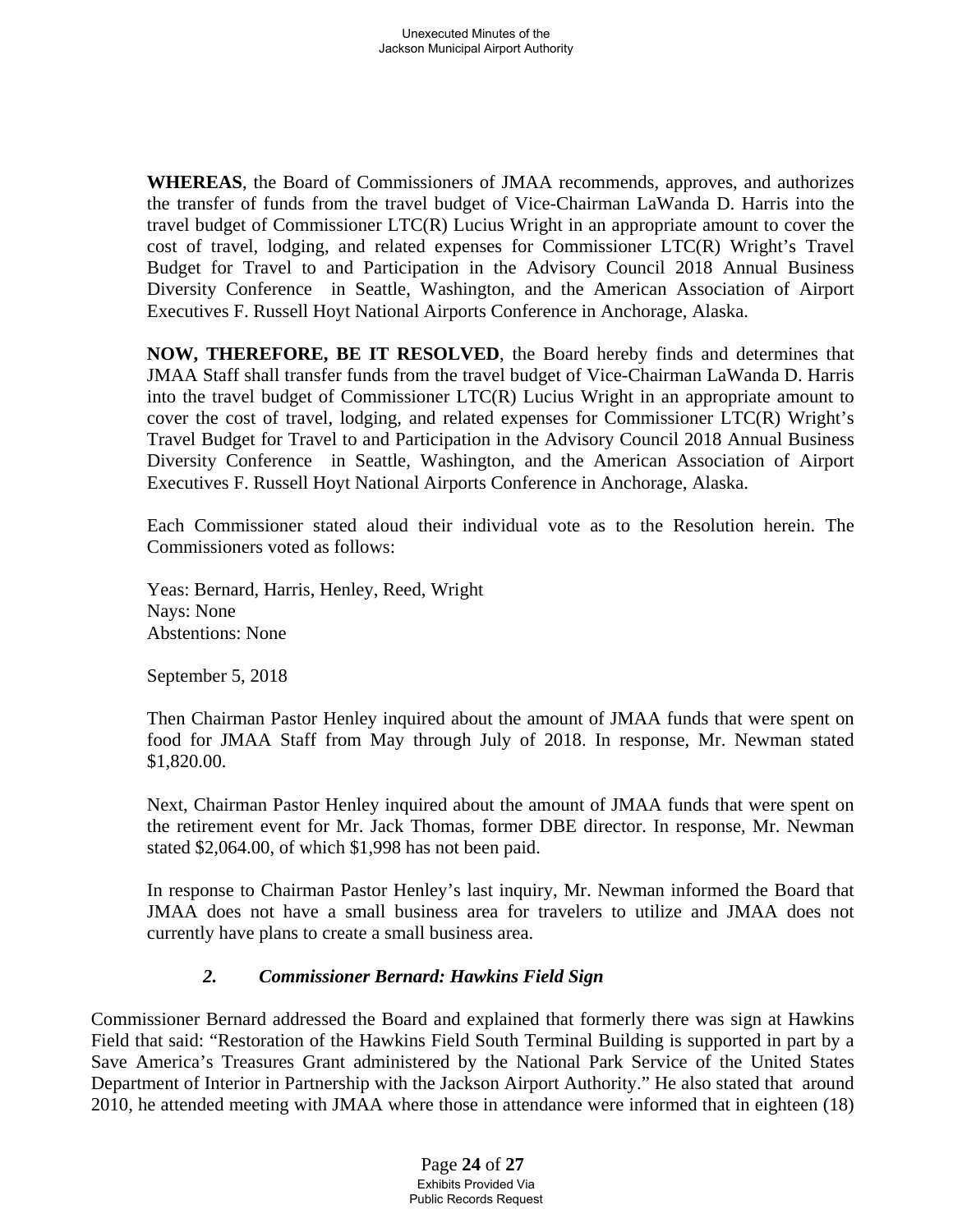months the historical terminal building would be restored. He explained that a picture, previously displayed, of the proposed restored building, does not look like the current building.

Commissioner Bernard also referenced a letter by then CEO Dirk Vanderleest, dated February 25, 2010. The letter delivered to him ten (10) years ago provides that the Jackson Airport Authority received a \$350,000.000 grant from the Department of Interior National Park ("NPS") as to the America's Treasure Grant Program.

Commissioner Bernard asked if anybody has any knowledge about the grant received for Hawkins Field.

The Board held some discussion concerning this issue. Mr. Newman explained that it is his understanding that JMAA, during the previous administration, did receive a grant and that in essence the grant money was used to keep the terminal building from further deteriorating.

In response, Commissioner Bernard expresses that the sign is disingenuous to the people who live in Georgetown and pass by it every day. Thus, the sign needs to be taken down.

# *3. Chairman Pastor Henley: Catering Contract*

Next, Chairman Pastor Henley asked about the \$10,000.00 catering contract that appears in the list of contracts under \$50,000.00.

In response, Mr. Newman stated that the contract is not related to any particular event. He explained that the contract is set up so that when JMAA has events, it can secure the services quickly. He explained that the amount is not just for one (1) caterer but a combination of contracts done in advance.

Robin Byrd, Procurement Manager, explained that the contracts are put in place, in advance, so that the JMAA Staff and the catering Staff can make sure orders are efficiently completed. She explained that JMAA used the caterers under contract in the past and Staff works with some Jackson, MS-based entities.

# *4. Chairman Pastor Henley: Rental Rates at Hawkins Field*

Chairman Pastor Henley informed Staff that persons can go online and find the rental rates for the rooms at Jackson-Medgar Wiley Ever International Airport, but not for Hawkins Field. Mr. Newman informed the Board that Staff will get the rental rates for Hawkins Field posted on the website.

# *5. Commissioner LTC(R) Wright: Fire Station at Hawkins Field Airport.*

Commissioner LTC(R) Wright asked Staff to brief him as to the status of the Medgar Evers Fire Station adjacent to Hawkins Field.

Page **25** of **27**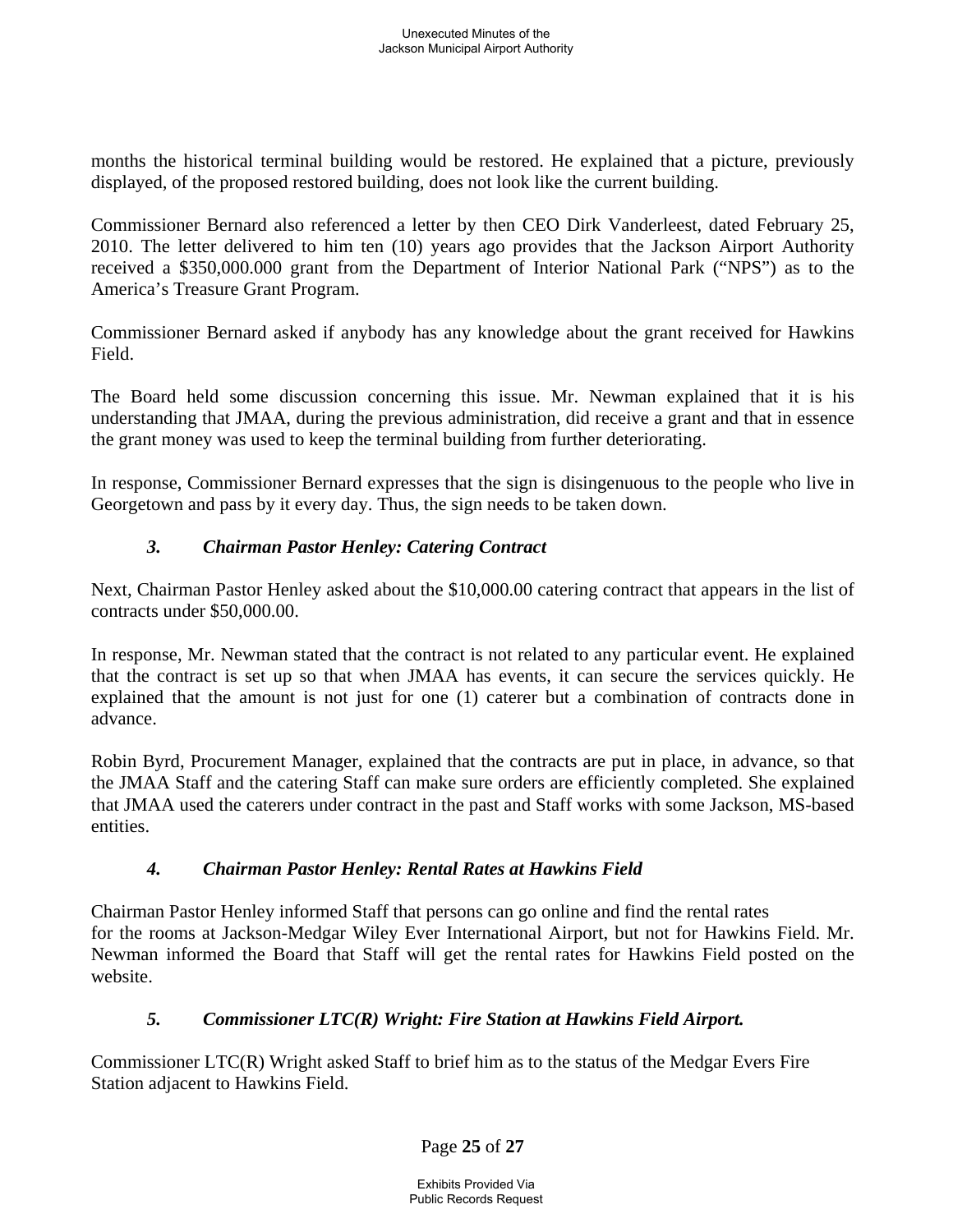Mr. Newman then explained that JMAA and the City of Jackson are exploring two (2) different pieces of property to exchange for the property that the City of Jackson wants for the Medgar Evers Fire Station expansion. He stated that the Mayor is aware of the status. In that regard, JMAA Staff and the City are in the process of having the property appraised so that a possible land swap can take place.

### *6. Authoring JMAA Staff to pay for the Rehabilitation of Aviation Building Roof*

### **RESOLUTION CY-2018-124**

# **RESOLUTION AUTHORIZING STAFF TO PAY SMITH CONSTRUCTION COMPANY FOR REPAIRS TO THE ATLANTIC AVIATION BUILDING**

Upon motion by Chairman Pastor Henley, seconded by Commissioner Reed, also seconded by Commissioner LTC(R) Wright, the following **RESOLUTION** was made and unanimously approved.

**WHEREAS**, the Board has considered the request of JMAA's Staff for authority to pay Smith Construction Company for repairs of the Atlantic Aviation Building at Jackson-Medgar Wiley Evers International Airport in an amount not to exceed \$112,794.18

**IT IS, THEREFORE, RESOLVED** that JMAA Staff is authorized to pay Smith Construction Company for repairs of the Atlantic Aviation Building at Jackson-Medgar Wiley Evers International Airport in an amount not to exceed \$112,794.18.

Each Commissioner stated aloud their individual vote as to the Resolution herein. The Commissioners voted as follows:

Yeas: Bernard, Harris, Henley, Reed, Wright Nays: None Abstentions: None

September 5, 2018

### **VIII. ADJOURNMENT**

Thereafter, it was moved by Vice-Chairman Harris, seconded by Commissioner Reed, also seconded by Chairman Pastor Henley, and resolved by a unanimous vote of the Commissioners that the meeting of the Board was ADJOURNED at 10:33 a.m.

Respectfully submitted,

 $\overline{\phantom{a}}$  ,  $\overline{\phantom{a}}$  ,  $\overline{\phantom{a}}$  ,  $\overline{\phantom{a}}$  ,  $\overline{\phantom{a}}$  ,  $\overline{\phantom{a}}$  ,  $\overline{\phantom{a}}$  ,  $\overline{\phantom{a}}$  ,  $\overline{\phantom{a}}$  ,  $\overline{\phantom{a}}$  ,  $\overline{\phantom{a}}$  ,  $\overline{\phantom{a}}$  ,  $\overline{\phantom{a}}$  ,  $\overline{\phantom{a}}$  ,  $\overline{\phantom{a}}$  ,  $\overline{\phantom{a}}$ Pastor James L. Henley, Jr., Commissioner and Chairman

> Page **26** of **27** Exhibits Provided Via Public Records Request